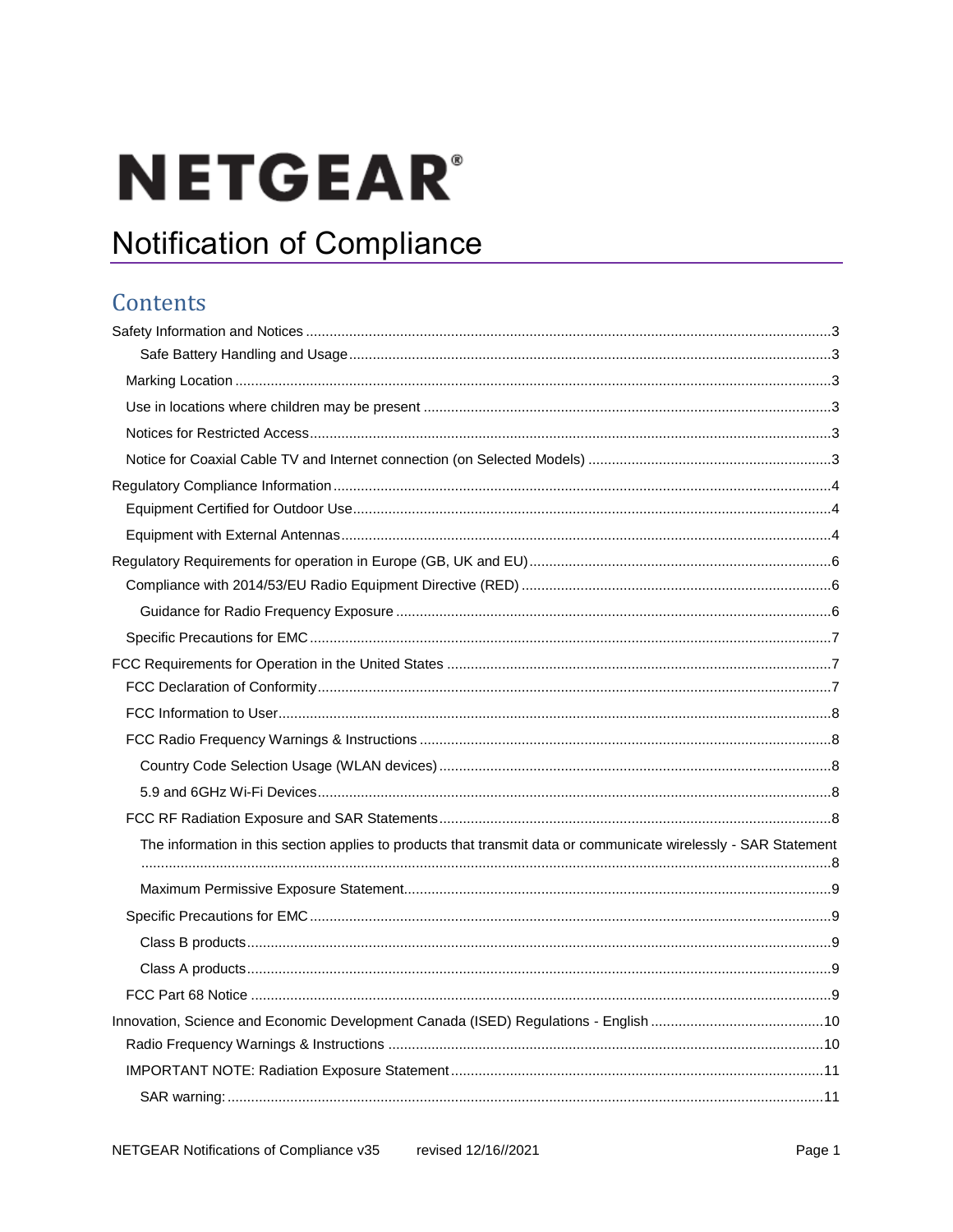| Réglementations du ministère Innovation, Sciences et Développement économique Canada (ISDE) - français11 |  |
|----------------------------------------------------------------------------------------------------------|--|
|                                                                                                          |  |
|                                                                                                          |  |
|                                                                                                          |  |
|                                                                                                          |  |
|                                                                                                          |  |
|                                                                                                          |  |
|                                                                                                          |  |
|                                                                                                          |  |
|                                                                                                          |  |
|                                                                                                          |  |
|                                                                                                          |  |
|                                                                                                          |  |
|                                                                                                          |  |
|                                                                                                          |  |
|                                                                                                          |  |
|                                                                                                          |  |
|                                                                                                          |  |
|                                                                                                          |  |
|                                                                                                          |  |
|                                                                                                          |  |
|                                                                                                          |  |
|                                                                                                          |  |
|                                                                                                          |  |
|                                                                                                          |  |
|                                                                                                          |  |
|                                                                                                          |  |
|                                                                                                          |  |
|                                                                                                          |  |
|                                                                                                          |  |
|                                                                                                          |  |
|                                                                                                          |  |
|                                                                                                          |  |
|                                                                                                          |  |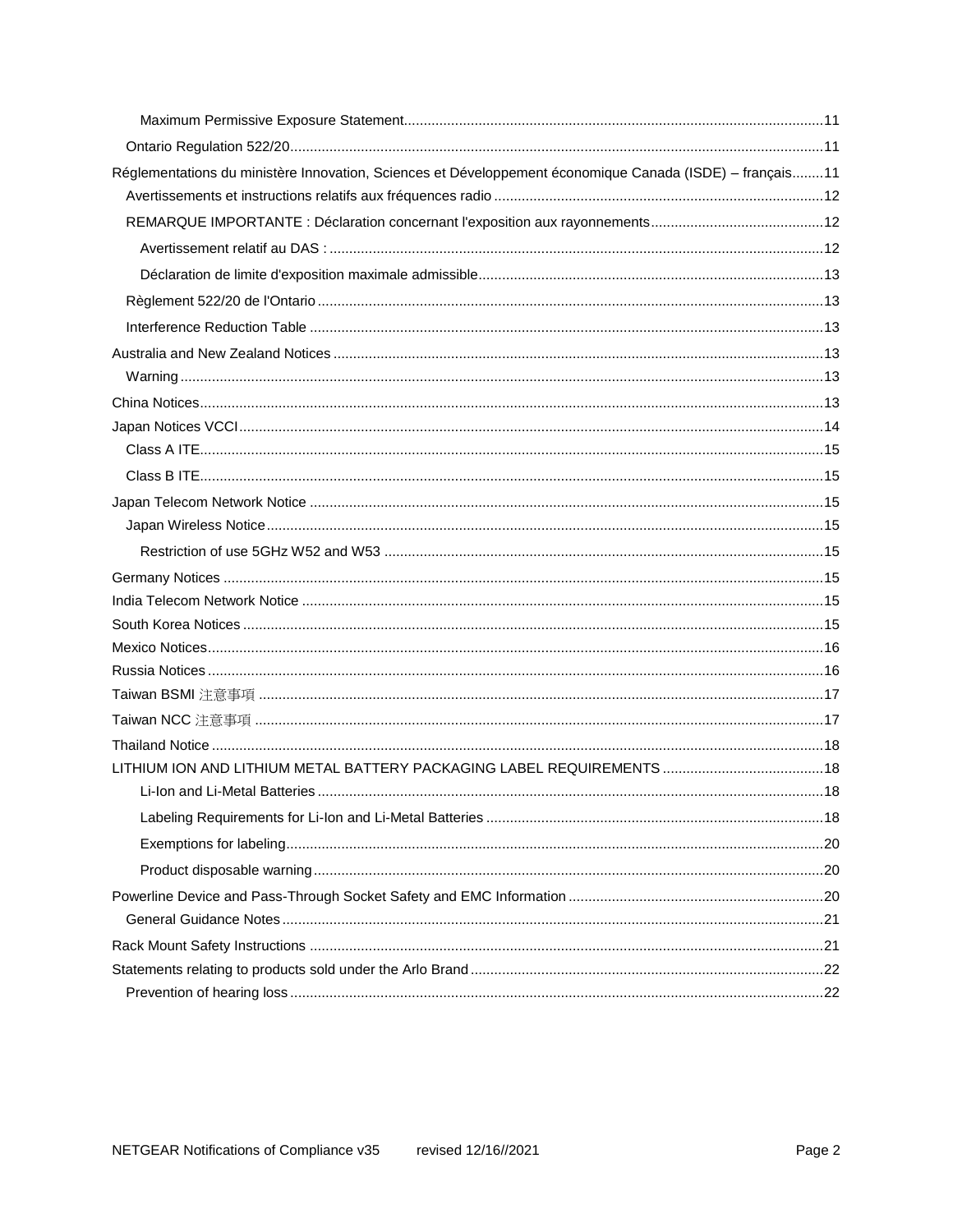# <span id="page-2-0"></span>**Safety Information and Notices**

Follow the warnings, cautions and notes in the relevant Device Safety and Regulatory Information document in the safety compliance section o[f www.netgear.com/about/regulatory/](https://www.netgear.com/about/regulatory/)

#### <span id="page-2-1"></span>**Safe Battery Handling and Usage**

Follow the warnings, cautions and notes in the Battery Safety Notice document in the safety compliance section of [www.netgear.com/about/regulatory/](https://www.netgear.com/about/regulatory/)

If your power adapter has been exposed to water, other liquids, or excessive moisture, take it to an authorized service center for inspection.

The equipment should only be connected to a socket outlet that is near the equipment and easily accessible.

## <span id="page-2-2"></span>**Marking Location**

The marking information for Netgear products, including all Netgear Switches and rackmount ReadyNAS products and almost all wireless router and satellites is located at the bottom of apparatus.

### <span id="page-2-3"></span>**Use in locations where children may be present**

Due to changes in the safety standards, the following products have not been assessed for use in locations where children may be present with the test finger introduced in EN 62368-1

| GC510PP            | <b>GS348/T</b>  | GS710TUP           | <b>GS748T</b>     | GSM4328PB/S      |
|--------------------|-----------------|--------------------|-------------------|------------------|
| GC728X/XP          | GS408EPP        | GS716T/TP/TPP      | <b>GS750E</b>     | GSM4352PB/S      |
| GC752X/XP          | <b>XSM4396S</b> | MS510TX/TXM/       | GS752TP/TPP/TPSE/ | <b>GSM7328FS</b> |
|                    |                 | TXPP/TXUP          | TSB/TX/TXP/TXS    |                  |
| GS324/P/PP/T/TP    | GS510TLP/TPP    | GS728TP/TPP/TX/TXP | <b>GSM4210P</b>   | <b>JGS516/PE</b> |
| <b>JGS524/E/PE</b> | <b>XS505M</b>   | GS724T/TP/TPP      | <b>XS508M</b>     | <b>XS512EM</b>   |
| <b>XS708E/T</b>    | <b>XS712T</b>   | <b>XS716E/T</b>    | XS724EM           | <b>XS728T</b>    |
| <b>XS748T</b>      | GS418TPP        | XSM4316PA/PB/S     | XSM4324CS/FS/S    | XSM4348CS/FS/S   |
| XSM4556            | <b>RNR-12B</b>  | R9000              | <b>RAX120</b>     | <b>RAX200</b>    |
| RND-2E             | RND-4E          | RNR-4B             | RND-2F            | RND-4G           |
| RND-6E             | RND-6F          | RND-8A             | RND-8B            | RNR-4C           |
| RNR-60A            |                 |                    |                   |                  |

## <span id="page-2-4"></span>**Notices for Restricted Access**

This following equipment is intended only for installation in a Restricted Access Location and it is only for qualified service personnel:

- RR2312
- RR3312
- RR4312

#### <span id="page-2-5"></span>**Notice for Coaxial Cable TV and Internet connection (on Selected Models)**

The information in this section applies to NETGEAR products incorporating a TV tuner. Note to CATV System Installer: This reminder is provided to call the CATV system installer's attention to Section 820-93 of the National Electrical Code, which provides guidelines for proper grounding and, in particular, specifies that the Coaxial cable shield be connected to the grounding system of the building as close to the point of cable entry as possible.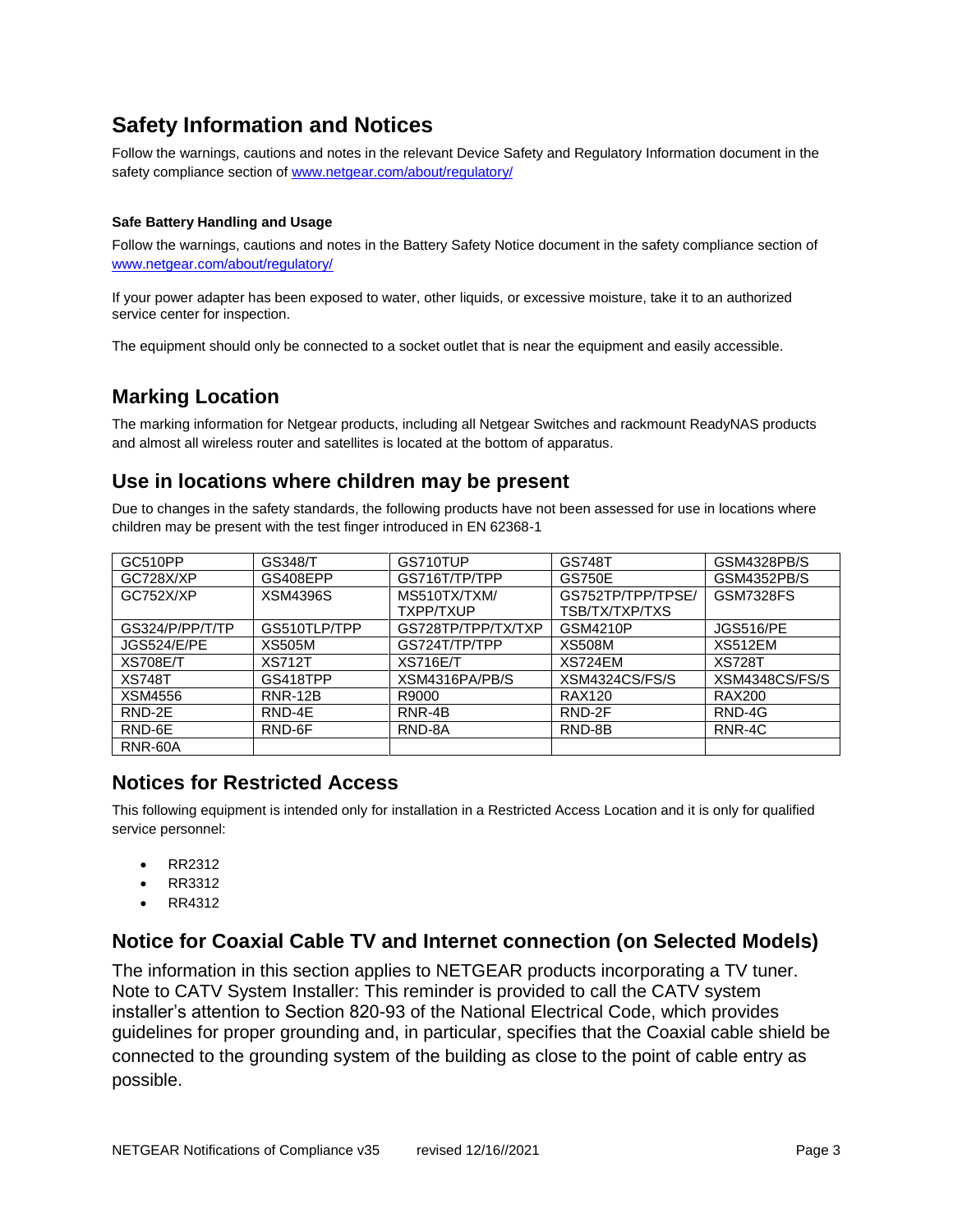# <span id="page-3-0"></span>**Regulatory Compliance Information**

This document includes user requirements for operating NETGEAR products in accordance with national laws including usage of radio spectrum and operation of radio devices. Failure of the end-user to comply with the applicable requirements may result in unlawful operation and adverse action against the end-user by the applicable national regulatory authority.

The NETGEAR wireless product firmware limits operation to only the channels allowed in a particular region or country. Therefore, all options described in this document may not be available in your version of the product.

This document applies to both Class A and Class B devices:

- Class A devices are intended to be used in a commercial or industrial environment. They are not intended to be used in a residential home or be available for general public use.
- Class B devices are intended to be used in a residential setting, and may also be used in commercial and industrial applications. Examples of Class B devices are telephones, personal computers, and residential data gateways.
- Fuses should only be installed by service personnel.
- NETGEAR recommends the use of 26 AWG or larger gauge phone line cords.

## <span id="page-3-1"></span>**Equipment Certified for Outdoor Use**

Netgear products are intended for indoor use with the following exception:

The following products are certified for outdoor use:

| <b>WND930</b> | <b>WBC502</b>  |        |        |
|---------------|----------------|--------|--------|
| RBS50Y        | <b>WAX610Y</b> |        |        |
|               |                |        |        |
| MR1100        | MR2100         | MR5100 | MR5200 |
| A6100         | A6150          | A6210  | A7000  |
|               |                |        |        |

*Table 1: Products certified for outdoor use*

Caution for **installing** this equipment outdoors: Be aware that outdoor installations require special attention and will only be handled by trained and qualified installation personnel. No one from the general public is permitted to install NETGEAR wireless products outdoors when external antennas, power and grounding must be installed for use. Particular attention has to be given allowed operational frequencies. Contact NETGEAR for instructions on how to contact an installer for outdoor operations if this product requires the special considerations for outdoor installations. For detailed information concerning installations in France, the user should contact the national spectrum authority in France (http://www.arcep.fr/ )

The device is restricted to indoor use only when operating in the frequency ranges in some countries:

5150 to 5350 MHz 5925 to 7125 MHz

FCC and ISED regulations restrict the operation of this device to indoor use only for Access Point mode for frequencies 5850 – 7125 MHz.

#### <span id="page-3-2"></span>**Equipment with External Antennas**

Equipment with external must use antennas and cable specified or others such that the net gain (antenna + cable) is less than specified below or the recommended antennas: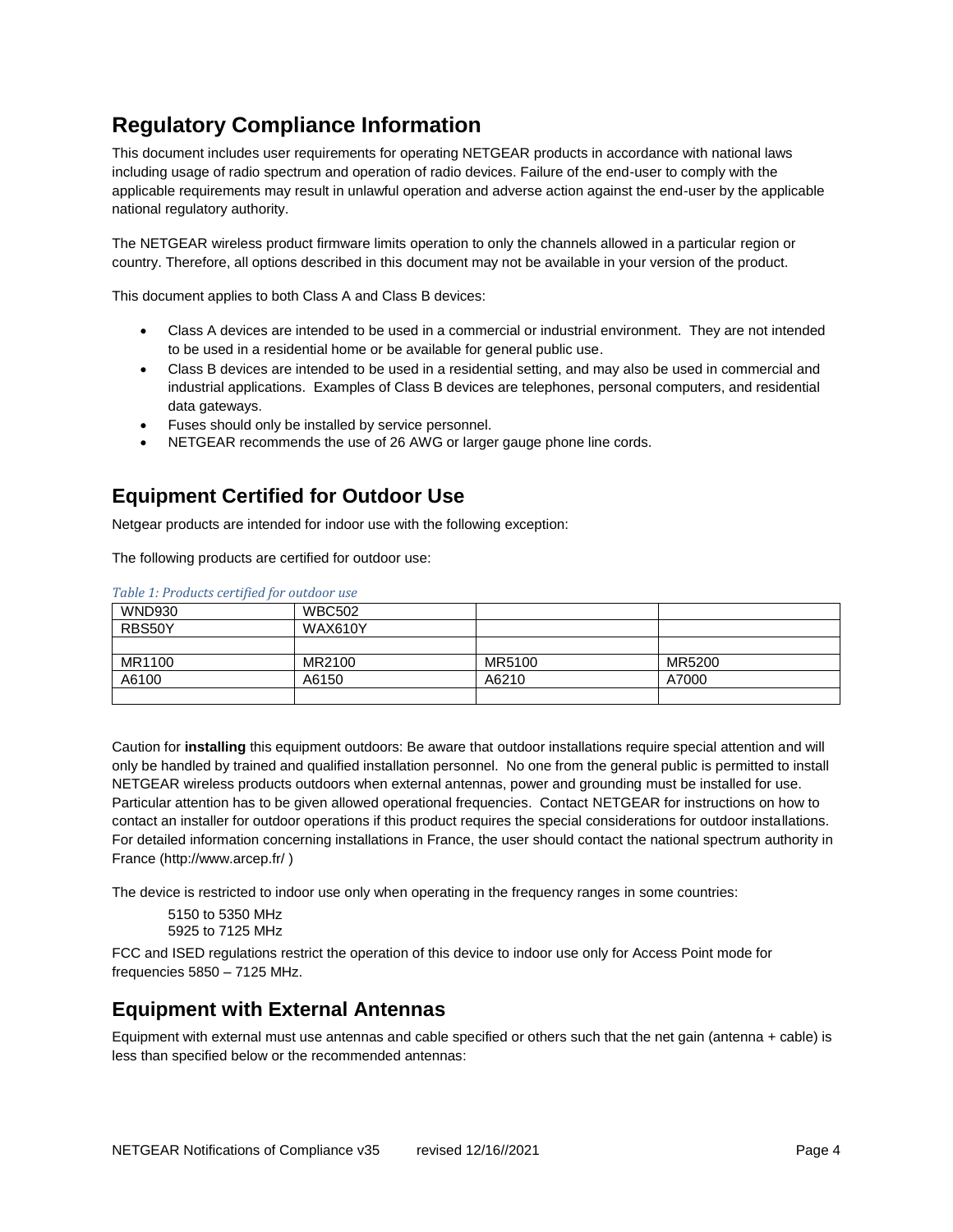| <b>Product</b>      | <b>Frequency</b>                            | <b>External</b>           | <b>Recommended or Default</b>           |
|---------------------|---------------------------------------------|---------------------------|-----------------------------------------|
|                     |                                             | Antenna<br><b>Maximum</b> | Antenna(s)                              |
|                     |                                             | <b>Net Gain</b>           |                                         |
|                     |                                             | (dBi)                     |                                         |
| EX6200              | 2400-2500 MHz                               |                           | Masterwave 98619PRSX005                 |
| <b>RS400</b>        | 5100-5850 MHz<br>2400-2500 MHz              |                           | Masterwave 98364PRSX004                 |
|                     | 5100-5850 MHz                               |                           |                                         |
| R6800               | 2400-2500 MHz                               |                           | Masterwave 98364PRSX004                 |
|                     | 5100-5850 MHz                               |                           |                                         |
| R6900P, R7000P      | 2400-2500 MHz                               |                           | Masterwave 98364PRSX004                 |
|                     | 5100-5850 MHz                               |                           |                                         |
| R6900, R7450        | 2400-2500 MHz                               |                           | Masterwave 98364PRSX009                 |
|                     | 5100-5850 MHz                               |                           |                                         |
| AC2600,             | 2400-2500 MHz                               |                           | Masterwave 98364PRSX009                 |
| R7200, R7350, R7400 | 5100-5850 MHz<br>2400-2500 MHz              |                           | Masterwave 98364PRSX009                 |
|                     | 5100-5850 MHz                               |                           |                                         |
| D7000               | 2400-2500 MHz                               |                           | Masterwave 98365PRSX000                 |
|                     | 5100-5850 MHz                               |                           |                                         |
| EX7000, DC112A      | 2400-2500 MHz                               | 2dB                       | Masterwave 98619PRSX006                 |
|                     | 5100-5850 MHz                               |                           |                                         |
| D7800, R7800        | 2400-2500 MHz                               |                           | Masterwave 98365PRSX003                 |
|                     | 5100-5850 MHz                               |                           | 98365PRSX004                            |
| C6220               | 2400-2500 MHz                               |                           | Masterwave 98365PRSX003                 |
| XR450, XR500        | 5100-5850 MHz<br>2400-2500 MHz              |                           | 98365PRSX004<br>Masterwave 98366PRSX000 |
|                     | 5100-5850 MHz                               |                           | 98366PRSX001                            |
|                     |                                             |                           | 98366PRSX002                            |
| RAX42, RAX43,       | 2400-2500 MHz                               |                           | Masterwave 98369PRSX000,                |
| RAX45, RAX48        | 5100-5850 MHz                               |                           | 98369URSX000, 98369PRSX001              |
| RAX50, RAX50S       | 2400-2500 MHz                               |                           | Masterwave 98369PRSX000,                |
|                     | 5100-5850 MHz                               |                           | 98369URSX000, 98369PRSX001              |
| MR1100, MR2100      | 2.4 and 5GHz                                | internal                  | Internal                                |
|                     | <b>WCDMA and LTE bands</b>                  |                           | Internal or Netgear 6000451             |
| XR1000              | 2400-2500 MHz                               |                           | Netgear 400-10088-01, 400-10090-        |
|                     | 5100-5850 MHz                               |                           | 01, 400-10094-01                        |
| MR5100/MR5200       | 2.4 and 5GHz                                | Internal.                 |                                         |
|                     | WCDMA, LTE and 5G bands:                    |                           | Internal                                |
|                     | B2, B4, B25, B66                            | $-48, 0.25$               |                                         |
|                     | B5, B12, B13, B17, B71<br>B7, B30, B38, B41 | 0.54, 0.48                |                                         |
| <b>LAX20</b>        | 2400-2500 MHz                               | 0.24, 0.28                | Netgear 400-10092-01                    |
|                     | 5100-5850 MHz                               |                           | Netgear 400-10092-01                    |
|                     | WCDMA and LTE bands                         |                           | Internal                                |
| LM1200              | 600 MHz                                     | 8.55                      |                                         |
|                     | 700 MHz                                     | 8.73                      |                                         |
|                     | 800 MHz                                     | 9.42                      |                                         |
|                     | 1700 MHz                                    | 5                         |                                         |
| <b>NBR750</b>       | 1800 MHz<br>2.4 and 5GHz                    | 8<br>Internal             |                                         |
|                     | WCDMA, LTE and 5G bands:                    |                           | Internal                                |
|                     | 663-849                                     | $-2.8$                    |                                         |
|                     | 1710-1915                                   | $-4.0$                    |                                         |
|                     | 2305-3700                                   | $-4.53$                   |                                         |
| <b>LBR20</b>        | 2.4 and 5GHz                                | internal                  | Internal                                |
|                     | WCDMA and LTE bands                         |                           | Internal or Netgear 6000451             |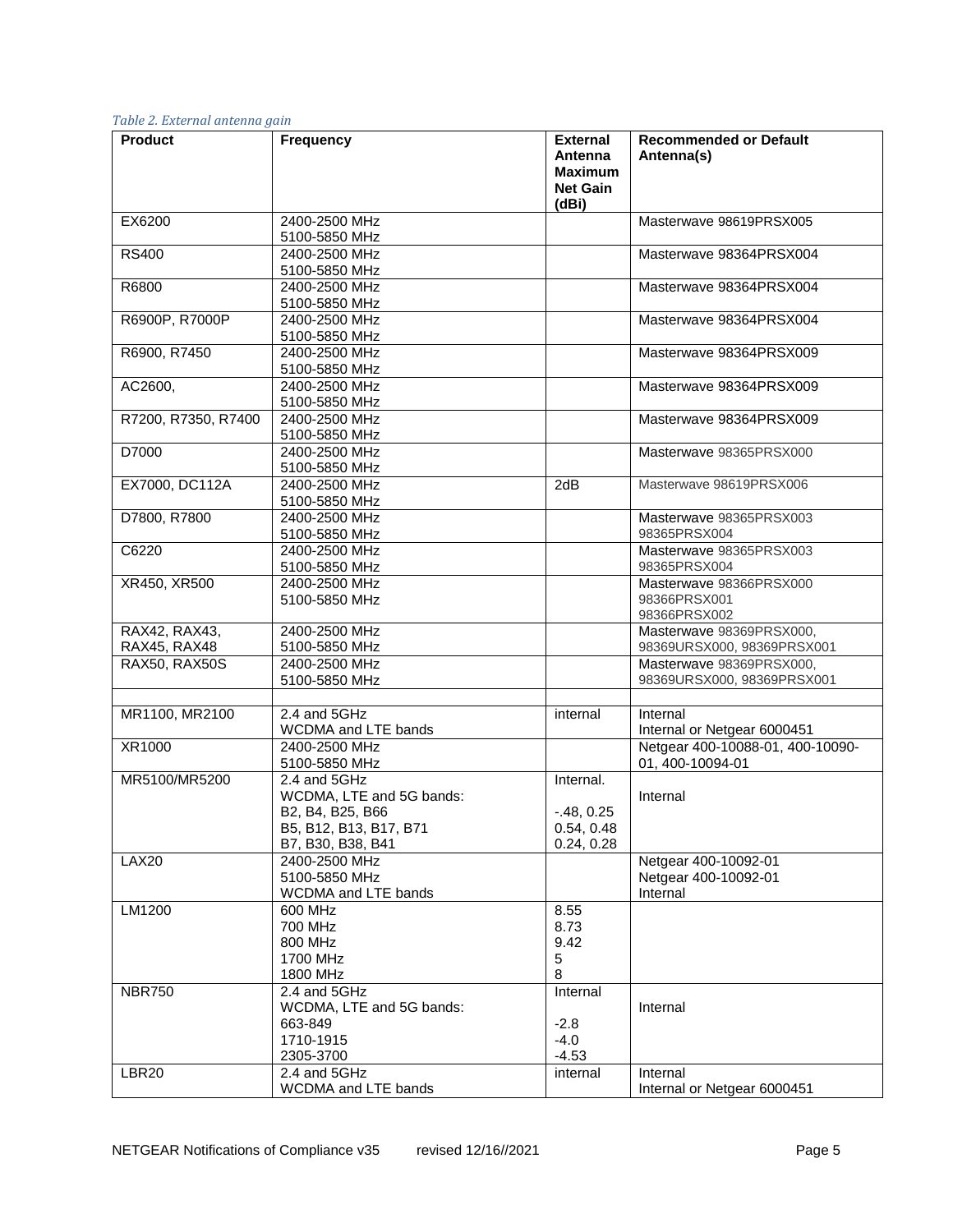# <span id="page-5-0"></span>**Regulatory Requirements for operation in Europe (GB, UK and EU)**

This section applies to products bearing the CE mark and/or UKCA mark:



Products bearing the CE mark comply with the following EU directives:

- Ecodesign Directive 2009/125/EC
- RoHS Directive 2011/65/EU
- For non-Radio equipment:
- EMC Directive 2014/30/EU
- Low Voltage Directive 2014/35/EU
- For Radio Equipment:
- Radio Equipment Directive 2014/53/EU (RED)

Compliance with these Directives implies conformity to harmonized European standards that are noted in the EU Declaration of Conformity. The EU CE Declaration of Conformity may be found at [http://support.netgear.com/app/answers/detail/a\\_id/11621/.](http://support.netgear.com/app/answers/detail/a_id/11621/)

Products bearing the UKCA mark comply with UK Statutory Instruments and the appropriate designated standards as indicated in the UKCA Declaration of Conformity. The UKCA Declaration of Conformity may be found at:

<https://kb.netgear.com/000062897/UKCA-Declarations-of-Conformity>

#### <span id="page-5-1"></span>**Compliance with 2014/53/EU Radio Equipment Directive (RED)**

NETGEAR products with the CE marking comply with the requirement of Article 10(2) as they can be operated in at least one Member State as examined.

In accordance with Article 10(10) NETGEAR products which bear the following pictogram on the packaging indicates that this device has restrictions described below in the countries shown:



- The device is restricted to indoor use only when operating in the frequency ranges: 5150 to 5350 MHz 5945 to 6425 MHz
- Operation in frequency range 5945-6425 MHz is not allowed in countries within the EU and EFTA before December 2021 except for CY, CZ, DE, FR, SI, NO and UK(NI).
- Devices with 5945-6425 MHz are allowed in Belgium from October 2021 under the Authorization Regime until the Royal Decree is updated to make this frequency band exempt or unlicensed. Each location where devices are located requires a general license, see BIPT for details. Additional references:
	- o <https://www.bipt.be/consumers/free-use-of-radio>
	- o <https://www.bipt.be/operators/general-holders-licences>

#### <span id="page-5-2"></span>**Guidance for Radio Frequency Exposure**

For devices other than mobile hotspots and USB modems, to meet Maximum Permissible Exposure (MPE) conditions, ensure that at least 20cm separation distance is maintained between the NETGEAR wireless device and the body of the user. For further details see the Radio Exposure section at: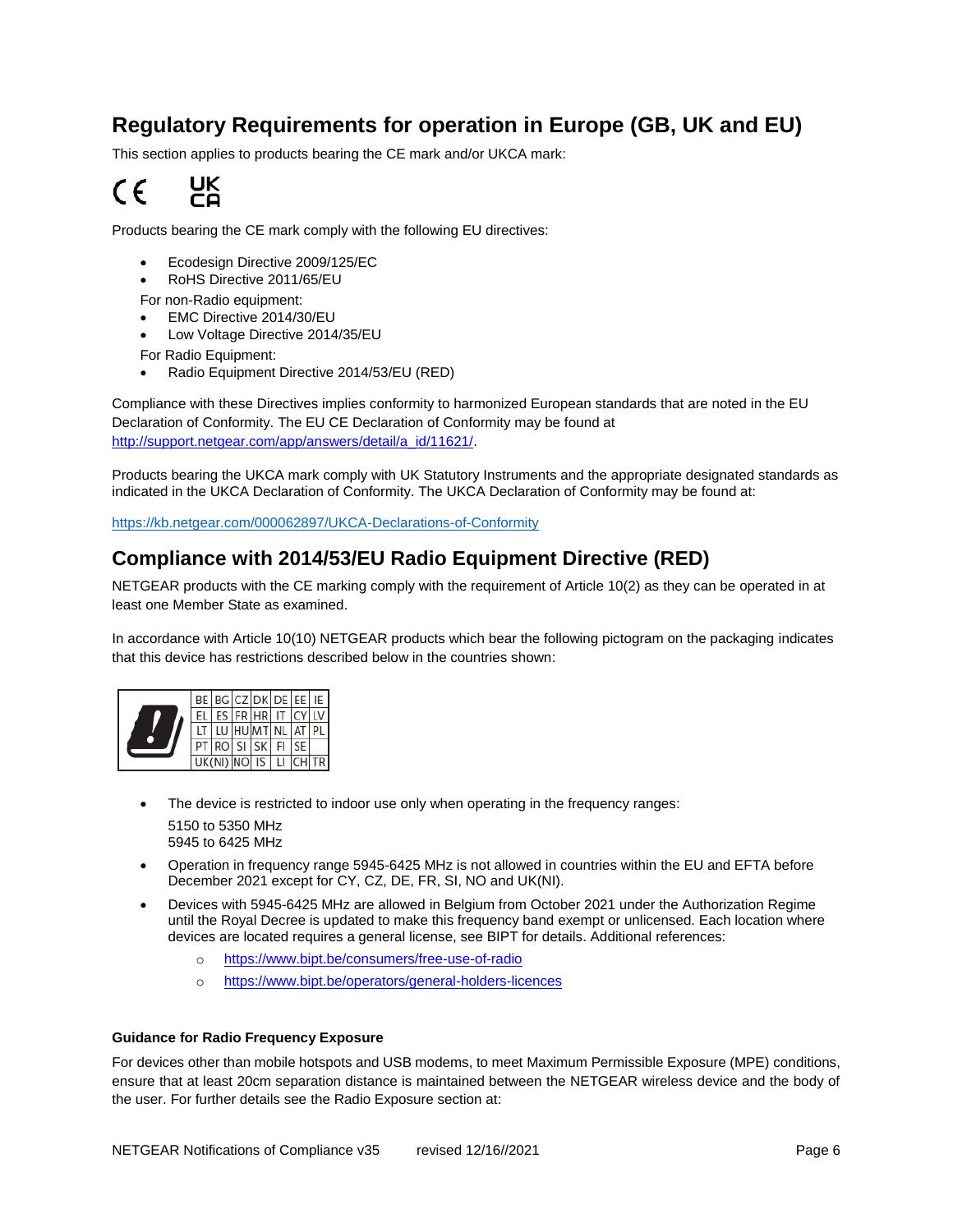#### <https://www.netgear.com/about/regulatory/>

In accordance with Article 10.8(a) and 10.8(b) of the RED, the following table provides information on the frequency bands used and the maximum RF transmit power of NETGEAR wireless products for sale in the EU:

*Wi-Fi*

| <b>Frequency range (MHz)</b> | <b>Channels used</b> | Max. Transmit Power (dBm/mW) |
|------------------------------|----------------------|------------------------------|
|                              |                      |                              |
| 2400-2483.5                  | $1 - 13$             | ODFM: 19.9dBm (97.7mW)       |
|                              |                      | CCK: 17.9dBm (61.7mW)        |
| 5150-5250                    | 36-48                | 22.9dBm (195mW)              |
| 5250-5350                    | 52-64                | 22.9dBm (195mW) with TPC     |
|                              |                      | 19.9dBm (97.7mW) non-TPC     |
| 5470-5725                    | 100-140              | 29.9dBm (977mW) with TPC     |
|                              |                      | 26.9dBm (490mW) non-TPC      |
| 5945-6425                    |                      | 22.9dBm (195mW)              |

TPC: Transmit Power Control.

*Cellular*

| <b>Frequency (MHz)</b> | <b>Bands used</b> | Max. Transmit Power (dBm/mW) |
|------------------------|-------------------|------------------------------|
| 703-748                | Band 28           | 23.9dBm (245mW)              |
| 832-862                | Band 20           | 23.9dBm (245mW)              |
| 880-915                | Band 8            | 23.9dBm (245mW)              |
| 1710-1785              | Band 3            | FDD: 23.9dBm (245mW)         |
| 1920-1980              | Band 1            | 23.9dBm (245mW)              |
| 2300-2400              | Band 40           | 23.9dBm (245mW)              |
| 2496-2690              | Band 41           | 26.9dBm (500mW)              |
| 2500-2570              | Band 7            | 23.9dBm (245mW)              |
| 2570-2620              | Band 38           | 23.9dBm (245mW)              |
| 3300-4200              | Band 77, 78       | 26.9dBm (500mW)              |

## <span id="page-6-0"></span>**Specific Precautions for EMC**

Netgear products including all wireless devices, modules and small switches are EMC class B devices. Ethernet switches with more than 8 ports are generally EMC class A devices.

Warning: NETGEAR Class A equipment is compliant with Class A of EN 55032. In a residential environment this equipment may cause radio interference in which case the user may be required to take adequate measures.

# <span id="page-6-1"></span>**FCC Requirements for Operation in the United States**

Information in this section applies to products bearing the FCC mark or statement:



This device complies with Part 15 of the FCC Rules. Operation is subject to the following two conditions: (1) this device may not cause harmful interference, and (2) this device must accept any interference received, including interference that may cause undesired operation

## <span id="page-6-2"></span>**FCC Declaration of Conformity**

We, NETGEAR, Inc., 350 East Plumeria Drive, San Jose, CA 95134 (*www.netgear.com/support)*, declare under our sole responsibility that this product complies with Part 15 Subpart B of FCC CFR47 Rules. Operation is subject to the following two conditions: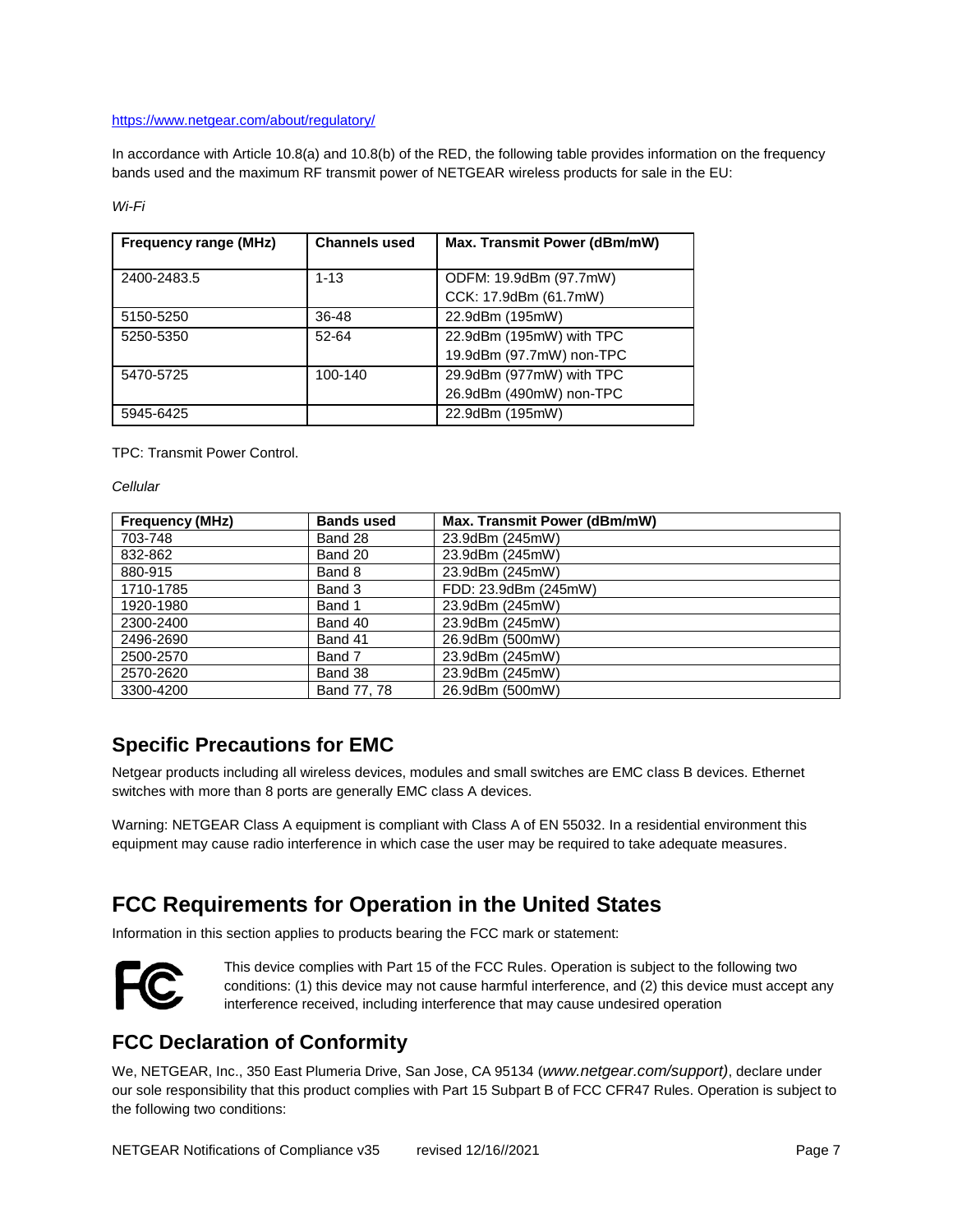- (1) The device may not cause harmful interference, and
- (2) The device must accept any interference received, including interference that may cause undesired operation.

## <span id="page-7-0"></span>**FCC Information to User**

This NETGEAR product does not contain any user serviceable components. Any product changes or modifications will invalidate all applicable regulatory certifications and approvals.

The following statement applies to products where the FCC compliance statement cannot be included on the label:

*Table 3. Products too small for FCC Label*

| A6100 | A7000  | ACC763 | AGM731F | AXM761 | AXM764 |
|-------|--------|--------|---------|--------|--------|
| A6150 | RBK40  | ACM761 | AGM732F | AXM762 | AXM765 |
| A6210 | ACC761 | ACM762 | AGM734  | AXM763 |        |

This device complies with Part 15 of the FCC Rules. Operation is subject to the following two conditions: (1) this device may not cause harmful interference, and (2) this device must accept any interference received, including interference that may cause undesired operation.

## <span id="page-7-1"></span>**FCC Radio Frequency Warnings & Instructions**

For products available in the USA market, only channel 1~11 can be operated. Selection of other channels is not possible.

#### <span id="page-7-2"></span>**Country Code Selection Usage (WLAN devices)**

The country code selection is for non-US model only and is not available to all US model. Per FCC regulation, all WiFi product marketed in US must fixed to US operation channels only.

This NETGEAR product is to be used with approved antennas only. This device and its antenna(s) must not be colocated or operating in conjunction with any other antenna or transmitter except in accordance with FCC multitransmitter product procedures.

The device and its antenna(s) must not be co-located or operating in conjunction with any other antenna or transmitter except in accordance with FCC Regulations.

FCC Caution: Any changes or modifications not expressly approved by the party responsible for compliance could void the user's authority to operate this equipment.

#### <span id="page-7-3"></span>**5.9 and 6GHz Wi-Fi Devices**

FCC regulations restrict the operation of this device to indoor use only. This device cannot be used to provide connection between separate buildings or structures. The operation of this is prohibited on oil platforms, cars, trains, boats, and aircraft, except the device is permitted in large aircraft while flying above 10,000 feet. Operation of transmitters in the 5.915-7.125 GHz band is prohibited for control of or communication with unmanned aircraft systems.

## <span id="page-7-4"></span>**FCC RF Radiation Exposure and SAR Statements**

#### <span id="page-7-5"></span>**The information in this section applies to products that transmit data or communicate wirelessly - SAR Statement**

The information in this section applies to NETGEAR wireless products that are intended to be operated close to human body.

NETGEAR products that are intended to be operated close to the human body are tested for body-worn Specific Absorption Rate (SAR) compliance. This product meets applicable national SAR limits of 1.6W/kg. When carrying the product or using it while worn on your body, maintain a distance of 10mm from the body to ensure compliance with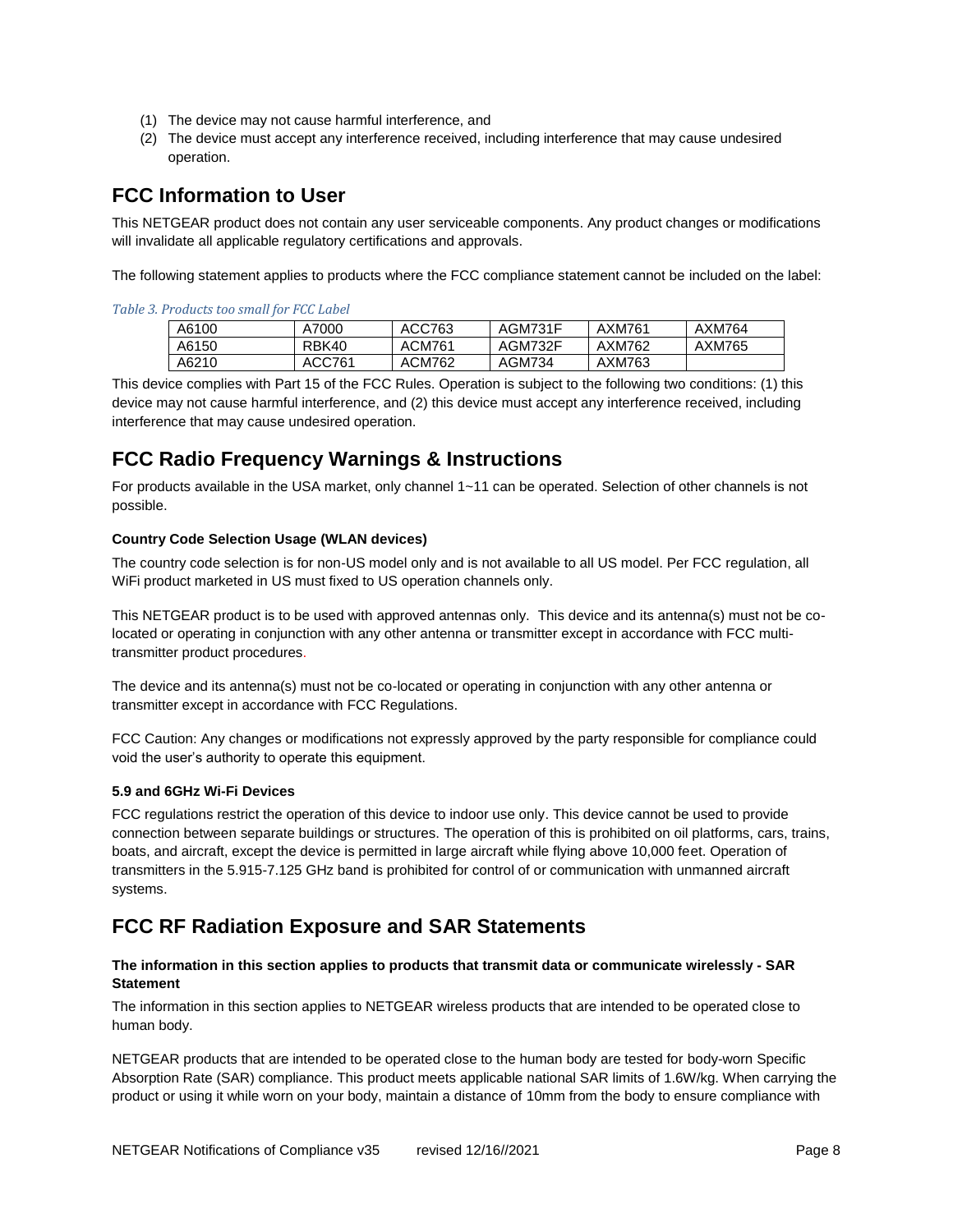RF exposure requirements. To verify the minimum distance and for further details and to see the highest SAR level measured for this device, see the Radio Exposure section at:

#### <https://www.netgear.com/about/regulatory/>

NETGEAR USB dongle transmitters are approved for use in typical laptop computers. To comply with FCC RF exposure requirements, do not use NETGEAR USB dongle transmitters in other devices or certain laptop and tablet computer configurations where the USB connectors on the host computer are unable to provide or ensure the necessary operating configurations intended for the device and its users or bystanders to satisfy RF exposure compliance requirements.

#### <span id="page-8-0"></span>**Maximum Permissive Exposure Statement**

The information in this section applies to NETGEAR wireless products that are intended to be operated at least 20 cm away from human body.

NETGEAR products comply with FCC radiation exposure limits set forth for an uncontrolled environment. It is recommended that equipment should be installed and operated with minimum distance of 35cm between the radiator and your body. To verify the minimum distance and for further details for specific products see the Radio Exposure section at:

#### <https://www.netgear.com/about/regulatory/>

#### <span id="page-8-1"></span>**Specific Precautions for EMC**

Netgear products including all wireless devices, modules and small switches are EMC class B devices. Ethernet switches with more than 8 ports are generally EMC class A devices.

#### <span id="page-8-2"></span>**Class B products**

The NETGEAR product has been tested and found to comply with the limits for a Class B digital device, pursuant to Part 15 of the FCC Rules. These limits are designed to provide reasonable protection against harmful interference in a residential installation. This equipment uses and can radiate radio frequency energy and, if not installed and used in accordance with the instructions, may cause harmful interference to radio communications. However, there is no guarantee that interference will not occur in a particular installation. If this equipment does cause harmful interference to radio or television reception, which can be determined by turning the equipment off and on, the user is encouraged to try to correct the interference by one or more of the following methods:

- Reorient or relocate the receiving antenna.
- Increase the separation between the equipment and the receiver.
- Connect the equipment into an electrical outlet on a circuit different from that which the radio receiver is connected.
- Consult the dealer or an experienced radio/TV technician for help.

#### <span id="page-8-3"></span>**Class A products**

The NETGEAR product has been tested and found to comply with the limits for a Class A digital device, pursuant to part 15 of the FCC Rules. These limits are designed to provide reasonable protection against harmful interference when the equipment is operated in a commercial environment. This equipment generates, uses, and can radiate radio frequency energy and, if not installed and used in accordance with the instruction manual, may cause harmful interference to radio communications. Operation of this equipment in a residential area is likely to cause harmful interference in which case the user will be required to correct the interference at his own expense.

## <span id="page-8-4"></span>**FCC Part 68 Notice**

The following equipment complies with Part 68 of the FCC Rules and the requirements adopted by the ACTA: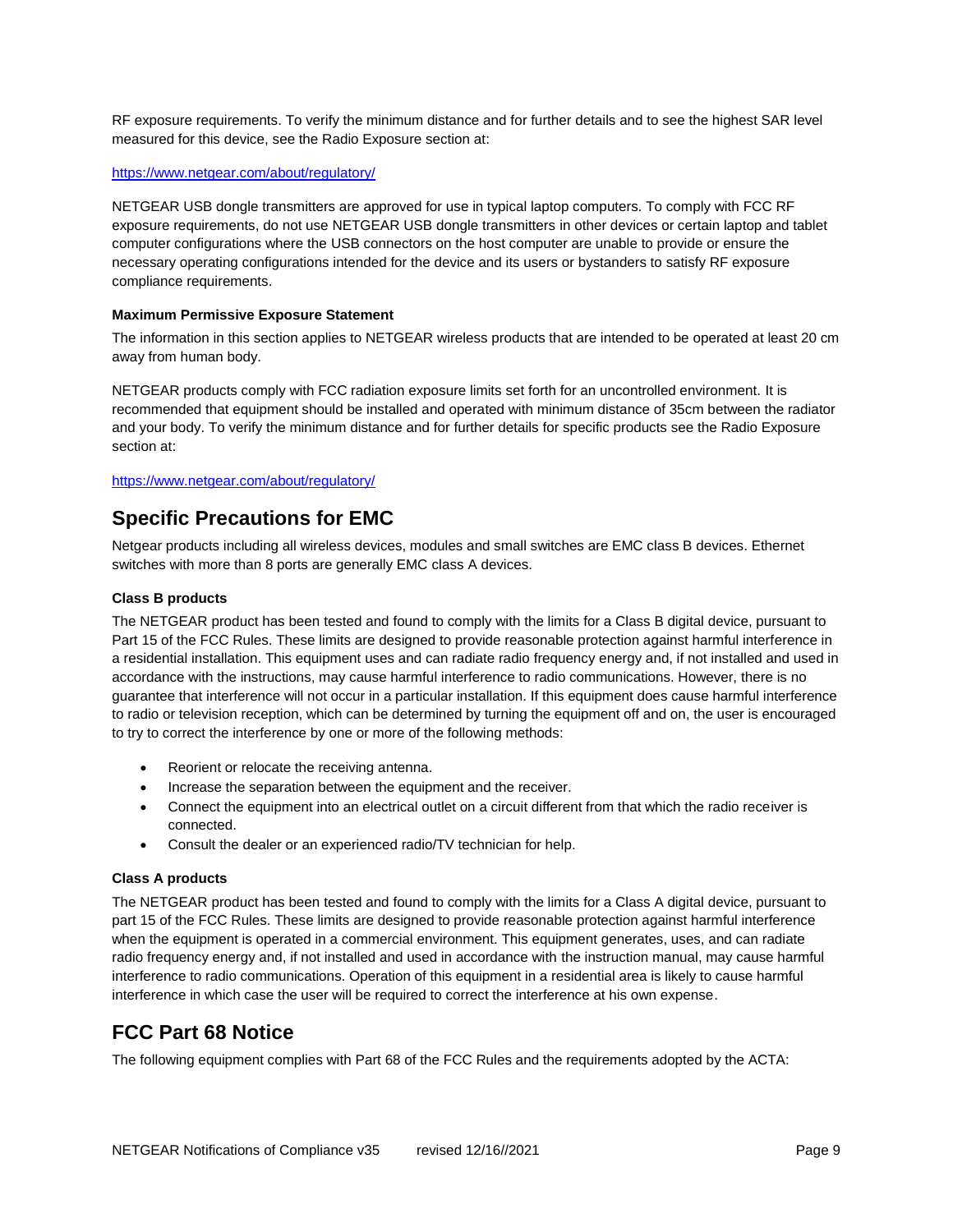*Table 4. Products under the scope of FCC Part 68*

On the product label of this equipment is a label that contains, among other information, a product identified in the format US:WXXXXYYYZZZZZ. If requested, this number must be provided to the telephone company.

# <span id="page-9-0"></span>**Innovation, Science and Economic Development Canada (ISED) Regulations - English**

The information in this section applies to products bearing any of the following statements:

CAN ICES-003 (B)/NMB-003(B)

CAN ICES-003 (A)/NMB-003(A)

"This digital apparatus does not exceed the Class B limits for radio-noise emissions from digital apparatus as set out in the Radio Interference Regulations of the Canadian Department of Communications."

All NETGEAR products comply with ISED license-exempt RSS standard(s). Operation is subject to the following two conditions: (1) NETGEAR products may not cause harmful interference, and (2) NETGEAR products must accept any interference received, including interference that may cause undesired operation.

## <span id="page-9-1"></span>**Radio Frequency Warnings & Instructions**

For products available in the USA/Canada market, only channel 1~11 can be operated. Selection of other channels is not possible.

The device and its antenna(s) must not be co-located or operating in conjunction with any other antenna or transmitter except in accordance with IC multi-transmitter product procedures.

The device for the band 5150-5250 MHz is only for indoor usage to reduce potential for harmful interference to cochannel mobile satellite systems.

Users should also be advised that high-power radars are allocated as primary users (i.e. priority users) of the bands 5250-5350 MHz and 5650-5850 MHz and that these radars could cause interference and/or damage to LE-LAN devices.

Under ISED regulations, this radio transmitter may only operate using an antenna of a type and maximum (or lesser) gain approved for the transmitter by ISED. To reduce potential radio interference to other users, the antenna type and its gain should be so chosen that the equivalent isotropically radiated power (e.i.r.p.) is not more than that necessary for successful communication. See Table 2

The maximum antenna gain permitted for devices in the bands 5250-5350 MHz and 5470-5725 MHz must comply with the EIRP (Equivalent Isotropically Radiated Power) limit.

The maximum antenna gain permitted for devices in the band 5725-5825 MHz must comply with the EIRP (Equivalent Isotropically Radiated Power) limits specified for point-to-point and point-to-multipoint operation as appropriate.

The device for the band 5925-6425 MHz is only for indoor use. The operation of this is prohibited on oil platforms, cars, trains, boats, and aircraft, except the device is permitted in large aircraft while flying above 10,000 feet. Operation of transmitters in the 5925-6425 MHz band is prohibited for control of or communication with unmanned aircraft systems.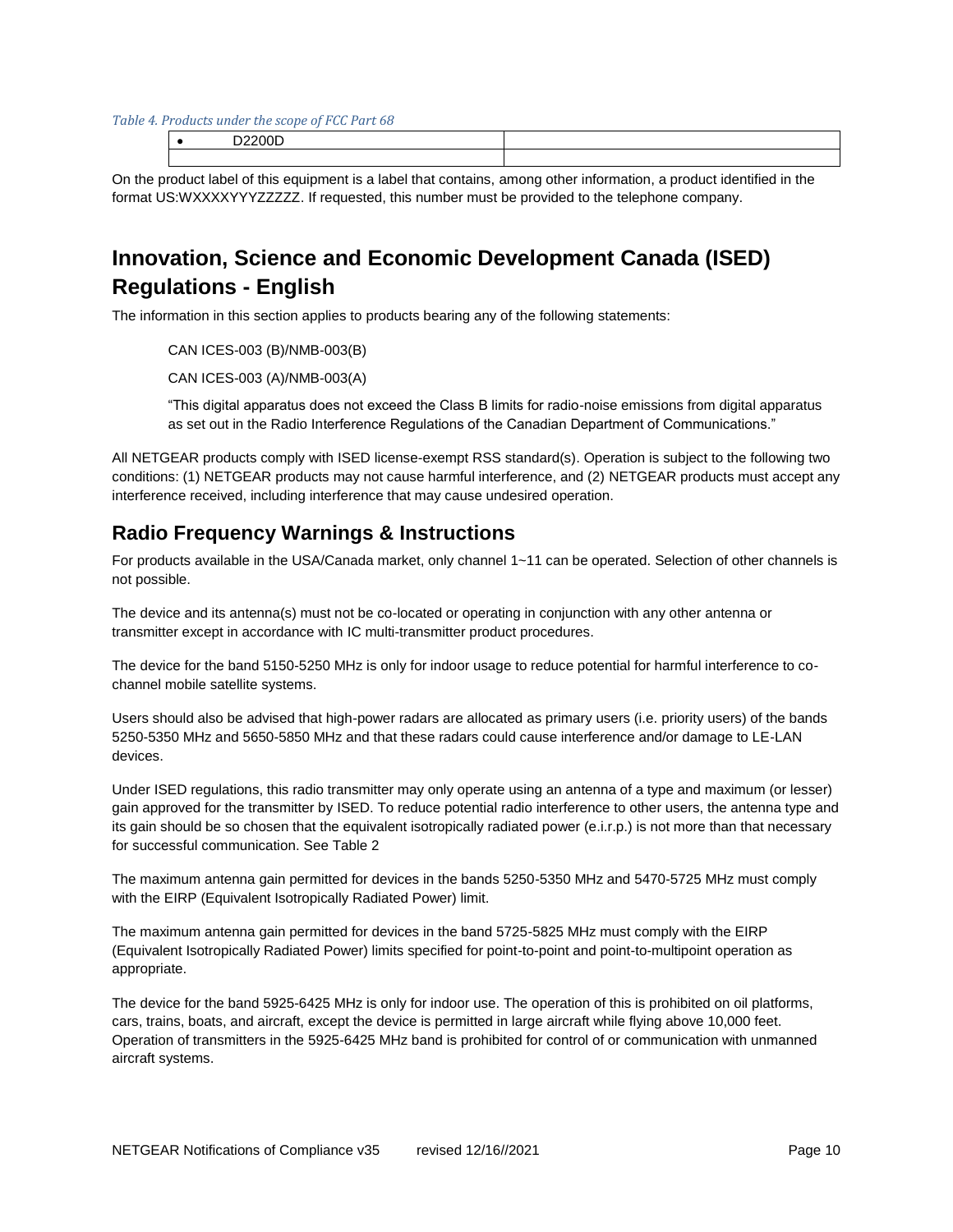## <span id="page-10-0"></span>**IMPORTANT NOTE: Radiation Exposure Statement**

#### <span id="page-10-1"></span>**SAR warning:**

The information in this section applies to NETGEAR wireless products that are intended to be operated close to human body.

NETGEAR products are compliant with SAR for general population/uncontrolled exposure limits in IC RSS-102 and has been tested in accordance with the measurement methods and procedures specified in IEEE 1528. Maintain at least 10mm distance for body-warn condition.

NETGEAR products comply with the Canada portable RF exposure limit set forth for an uncontrolled environment and are safe for intended operation as described in its manual. Further RF exposure reduction can be achieved by keeping the product as far as possible from your body or by setting the device to a lower output power if such a function is available.

For further details and to see the highest SAR level measured for this device, see the Radio Exposure section at:

#### <https://www.netgear.com/about/regulatory/>

#### <span id="page-10-2"></span>**Maximum Permissive Exposure Statement**

The information in this section applies to NETGEAR wireless products that are intended to be operated at least 20 cm away from human body.

NETGEAR products comply with IC radiation exposure limits set forth for an uncontrolled environment. NETGEAR products should be installed and operated with minimum distance 70cm between the radiator and your body. To verify the minimum distance and for further details and to see the highest SAR level measured for this device, see the Radio Exposure section at:

<https://www.netgear.com/about/regulatory/>

## <span id="page-10-3"></span>**Ontario Regulation 522/20**

Ontario's Electronic and Electrical Equipment (EEE) regulations are in effect as of January 1, 2021, under the Resource Recovery and Circular Economy Act. NETGEAR is fulfilling its obligations through EPRA Ontario, its selected Producer Responsibility Organization. Visit EPRA's website at [https://EPRAON.ca](https://epraon.ca/) for information about collection of end-of-life electronics and more information on the program.

# <span id="page-10-4"></span>**Réglementations du ministère Innovation, Sciences et Développement économique Canada (ISDE) – français**

Les informations de cette rubrique s'appliquent aux produits portant l'une des déclarations suivantes :

CAN ICES-003 (B)/NMB-003(B)

CAN ICES-003 (A)/NMB-003(A)

« Cet appareil numérique respecte les restrictions des émissions radio destinées aux appareils numériques de classe B établies par la réglementation canadienne sur les interférences radio.»

Tous les produits NETGEAR sont conformes aux normes RSS exemptes de licence d'ISDE. Le fonctionnement est soumis aux deux conditions suivantes : (1) les produits NETGEAR ne produisent pas d'interférences nuisibles, et (2) les produits NETGEAR doivent accepter toutes les interférences reçues, notamment celles qui peuvent entraîner un fonctionnement non souhaité.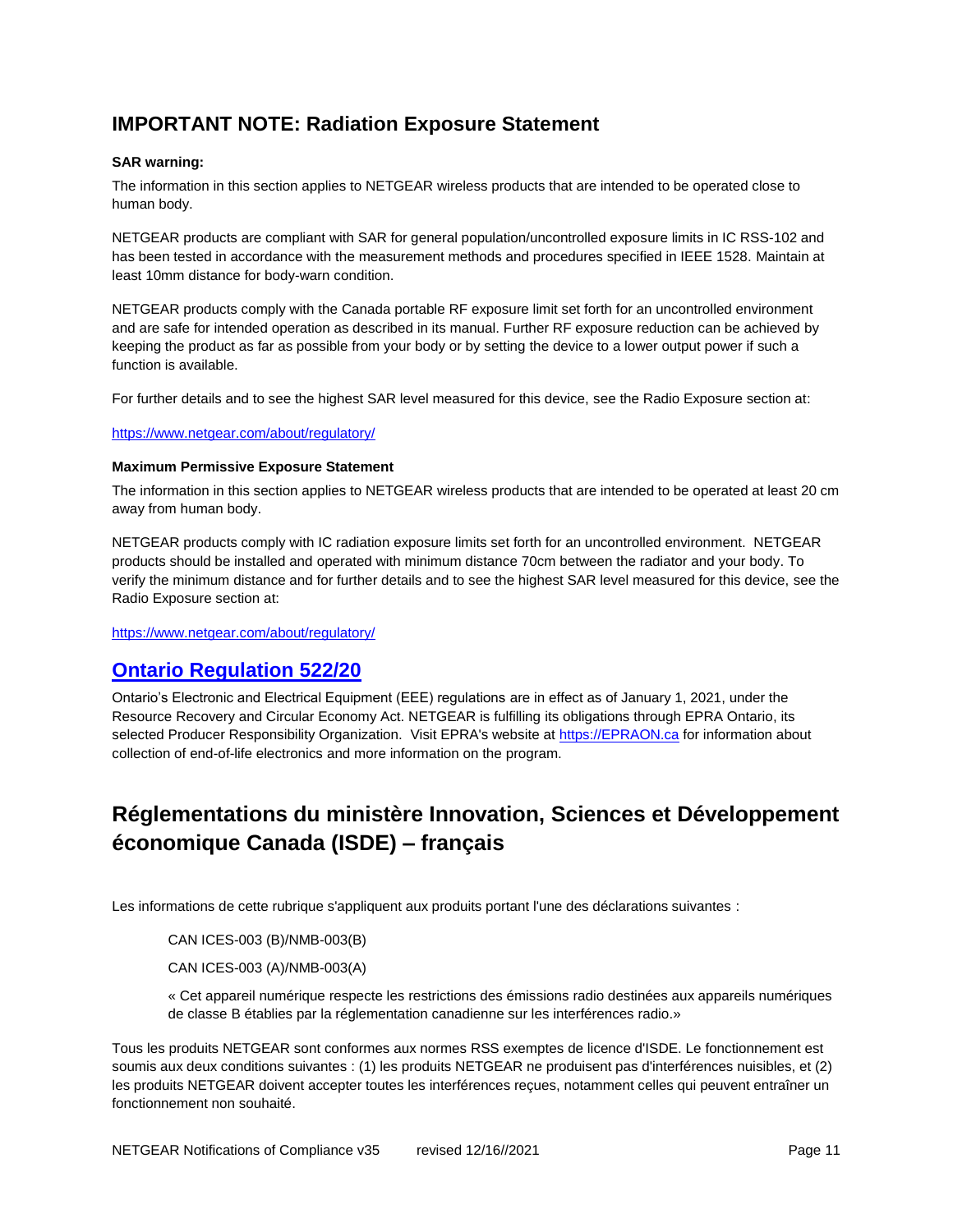## <span id="page-11-0"></span>**Avertissements et instructions relatifs aux fréquences radio**

Pour les produits disponibles sur le marché américain ou canadien, seul le canal 1~11 est utilisable. Il n'est pas possible de sélectionner d'autres canaux.

Cet appareil et son (ses) antenne(s) ne doivent pas se trouver à proximité ou fonctionner en combinaison avec d'autres antennes ou émetteurs, sauf en accord avec les procédures d'IC concernant les produits multi-émetteurs.

L'appareil pour la bande 5150-5250 MHz est uniquement destiné à une utilisation en intérieur afin de réduire les risques d'interférences nuisibles pour les systèmes mobiles par satellite à canaux partagés.

Les utilisateurs doivent également être informés que les radars à haute puissance sont attribués comme utilisateurs principaux (c'est-à-dire les utilisateurs prioritaires) des bandes 5250-5350 MHz et 5650-5850 MHz, et que ces radars peuvent causer des interférences et/ou endommager les appareils LE-LAN.

En vertu des réglementations d'ISDE, cet émetteur radio ne peut fonctionner qu'avec une antenne d'un type et d'un gain maximum (ou inférieur) approuvés pour l'émetteur par ISDE. Afin de réduire les interférences radio potentielles pour les autres utilisateurs, le type d'antenne et son gain doivent être choisis de telle sorte que la puissance isotrope rayonnée équivalente (PIRE) ne soit pas supérieure à celle nécessaire à la réussite de la communication. Voir tableau 2

Le gain d'antenne maximal autorisé pour les appareils des bandes 5250-5350 MHz et 5470-5725 MHz doit être conforme à la limite de PIRE (puissance isotrope rayonnée équivalente).

Le gain d'antenne maximal autorisé pour les appareils de la bande 5725-5825 MHz doit être conforme aux limites de PIRE (puissance isotrope rayonnée équivalente) spécifiées pour le fonctionnement point à point et point à multipoint, selon le cas.

L'appareil pour la bande 5925-6425 MHz est uniquement destiné à une utilisation en intérieur. L'utilisation de cet appareil est interdite à bord des plateformes pétrolières, des voitures, des trains, des bateaux et des aéronefs, à une exception : l'utilisation de cet appareil est autorisée à bord des avions volant à plus de 10 000 pieds d'altitude. L'utilisation d'émetteurs sur la bande 5925-6425 MHz est interdite pour le contrôle des systèmes d'aéronef sans pilote ou la communication avec ces systèmes.

# <span id="page-11-1"></span>**REMARQUE IMPORTANTE : Déclaration concernant l'exposition aux rayonnements**

#### <span id="page-11-2"></span>**Avertissement relatif au DAS :**

Les informations de cette rubrique s'appliquent aux produits Wifi NETGEAR destinés à être utilisés à proximité du corps humain.

Les produits NETGEAR sont conformes au DAS pour la population générale/aux limites d'exposition non contrôlée de la norme IC RSS-102 et ont été testés dans le respect des procédures et méthodes d'évaluation spécifiées dans la norme IEEE 1528. Maintenez une distance d'au moins 10 mm si l'appareil est porté près du corps.

Les produits NETGEAR sont conformes à la limite d'exposition aux fréquences radio portables du Canada définie pour un environnement non contrôlé et sont sûrs pour l'utilisation prévue, comme décrit dans son manuel. Une réduction supplémentaire de l'exposition aux fréquences radio peut être obtenue en maintenant le produit aussi loin que possible de votre corps ou en réglant l'appareil sur une puissance de sortie inférieure, si une telle fonction est disponible.

Pour plus de détails et pour connaître le niveau de DAS le plus élevé mesuré pour cet appareil, reportez-vous à la rubrique Exposition radio à l'adresse suivante :

<https://www.netgear.com/fr/about/regulatory/>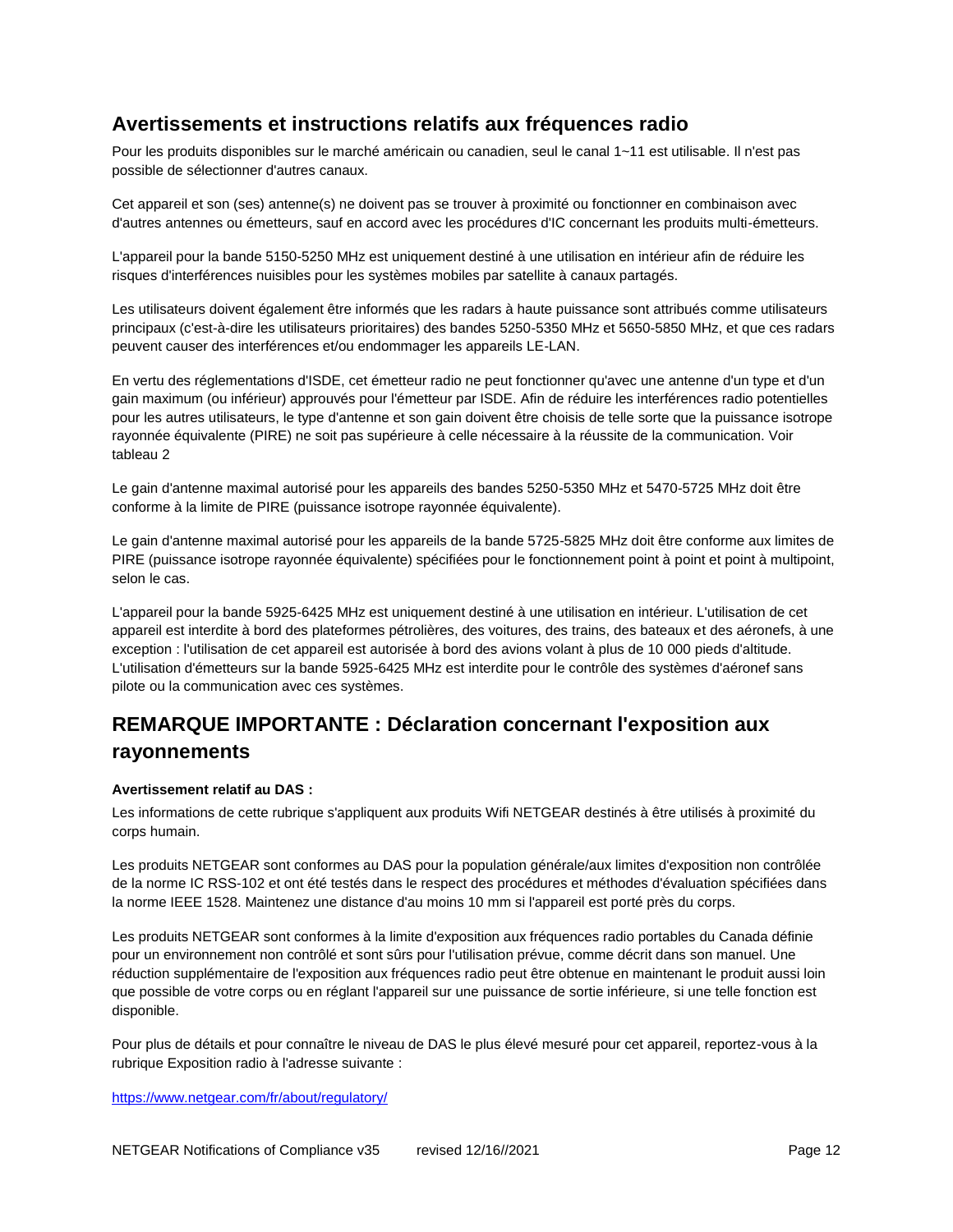#### <span id="page-12-0"></span>**Déclaration de limite d'exposition maximale admissible**

Les informations de cette rubrique s'appliquent aux produits Wifi NETGEAR conçus pour être utilisés à au moins 20 cm du corps humain.

Les produits NETGEAR sont conformes aux limites d'exposition aux rayonnements IC définies pour un environnement non contrôlé. Lorsque vous installez et utilisez des produits NETGEAR, maintenez une distance minimale de 70 cm entre l'élément rayonnant et votre corps. Pour vérifier la distance minimale, pour plus d'informations et pour connaître le niveau de DAS le plus élevé mesuré pour cet appareil, reportez-vous à la rubrique Exposition radio à l'adresse suivante :

<https://www.netgear.com/fr/about/regulatory/>

#### <span id="page-12-1"></span>**Règlement 522/20 de l'Ontario**

Les réglementations de l'Ontario sur les équipements électroniques et électriques (EEE) sont en vigueur à compter du 1er janvier 2021, en vertu de la loi sur le rétablissement des ressources et l'économie circulaire. NETGEAR s'acquitte de ses obligations par l'intermédiaire d'EPRA Ontario, son organisme de responsabilité des producteurs sélectionné. Visitez le site web d'EPRA à l'adresse [https://EPRAON.ca](https://epraon.ca/) pour obtenir des informations sur la collecte des appareils électroniques en fin de vie et en savoir plus sur le programme.

### <span id="page-12-2"></span>**Interference Reduction Table**

The table below shows the Recommended Minimum Distance between NETGEAR equipment and household appliances to reduce interference (in feet and meters).

| <b>Household Appliance</b> | Recommended Minimum Distance (in feet and meters) |
|----------------------------|---------------------------------------------------|
| Microwave oven             | 30 feet / 9 meters                                |
| Baby monitor - analog      | 20 feet / 6 meters                                |
| Baby monitor - digital     | 40 feet / 12 meters                               |
| Cordless phone – analog    | 20 feet / 6 meters                                |
| Cordless phone – digital   | 30 feet / 9 meters                                |
| <b>Bluetooth device</b>    | 20 feet / 6 meters                                |
| ZigBee                     | 20 feet / 6 meters                                |

## <span id="page-12-3"></span>**Australia and New Zealand Notices**

The information in this section applies to products bearing the Australia and New Zealand Regulatory Compliance Mark (RCM):



This device equipment complies with the Australian and New Zealand regulatory approvals requirements.

## <span id="page-12-4"></span>**Warning**

NETGEAR Class A products that may be utilized in domestic/residential environments may cause radio interference in which case the user may be required to take adequate measures.

## <span id="page-12-5"></span>**China Notices**

The information in this section applies to products bearing the Chinese Compulsory Certification Mark: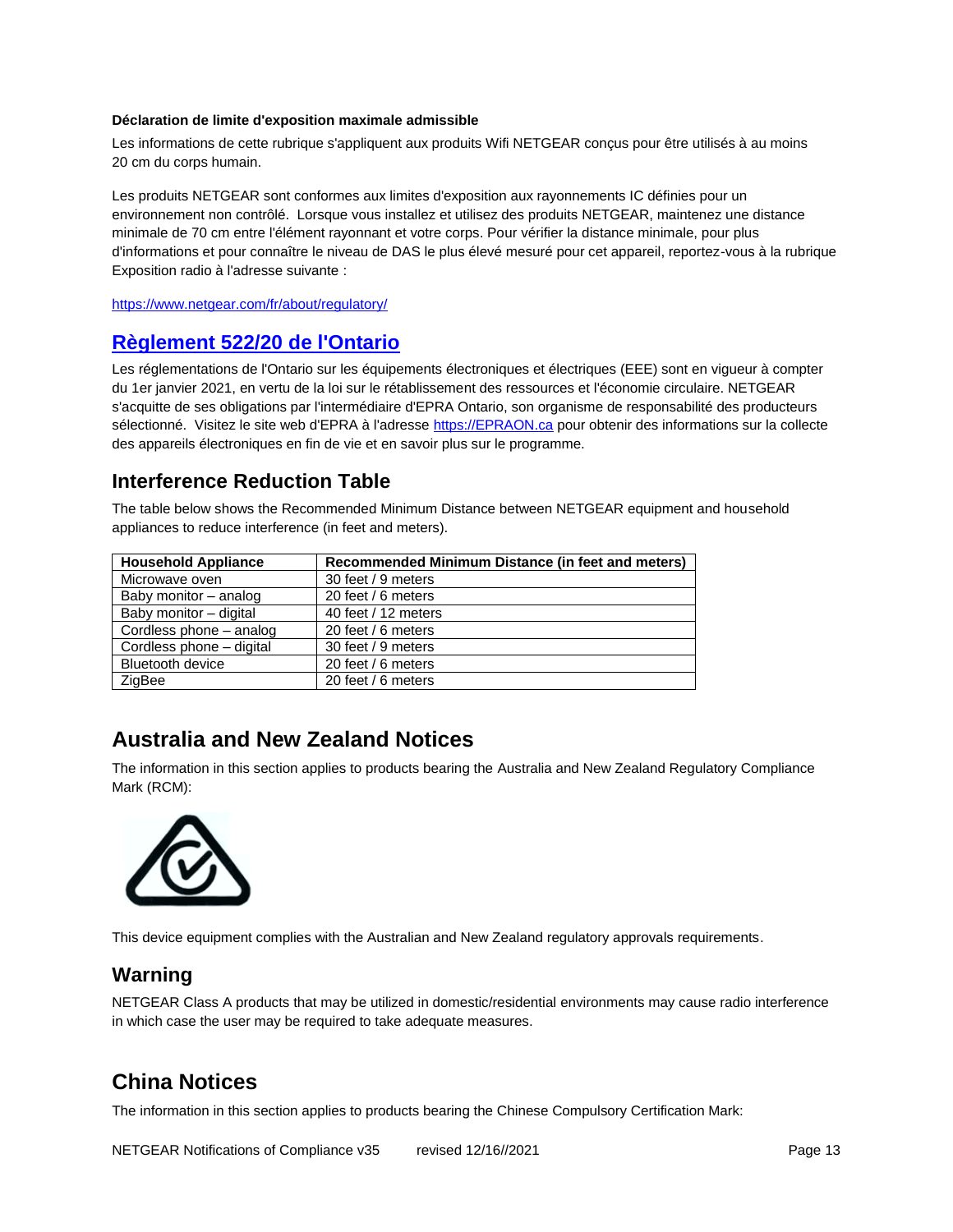

NETGEAR 产品, 依据强制性产品认证目录, 界定为 1608 类的产品, 以太网集线器。此设备的功能包含连接以太网兼容 设备, 如桌面式电脑, 服务器, 笔记本电脑等等, 使互连的设备之间进行计算机通信的能力。

A 级 ITE 产品警告:

此为 A 级产品,在生活环境该产品可能会造成无线电干扰,在这种情况下可能需 要用户对其干扰采取确实可行的措施。

The following statement applies to products for use only at altitudes below 2000m:



标识的含义解释: 仅适用于海拔 2000m 以下地区安全使用。

The following statement applies to products which are not suitable to be used in tropical climates:



标识的含义解释: 仅适用于非热带气候条件下安全使用

## <span id="page-13-0"></span>**Japan Notices VCCI**

This information in this section applies to products bearing the VCCI mark:



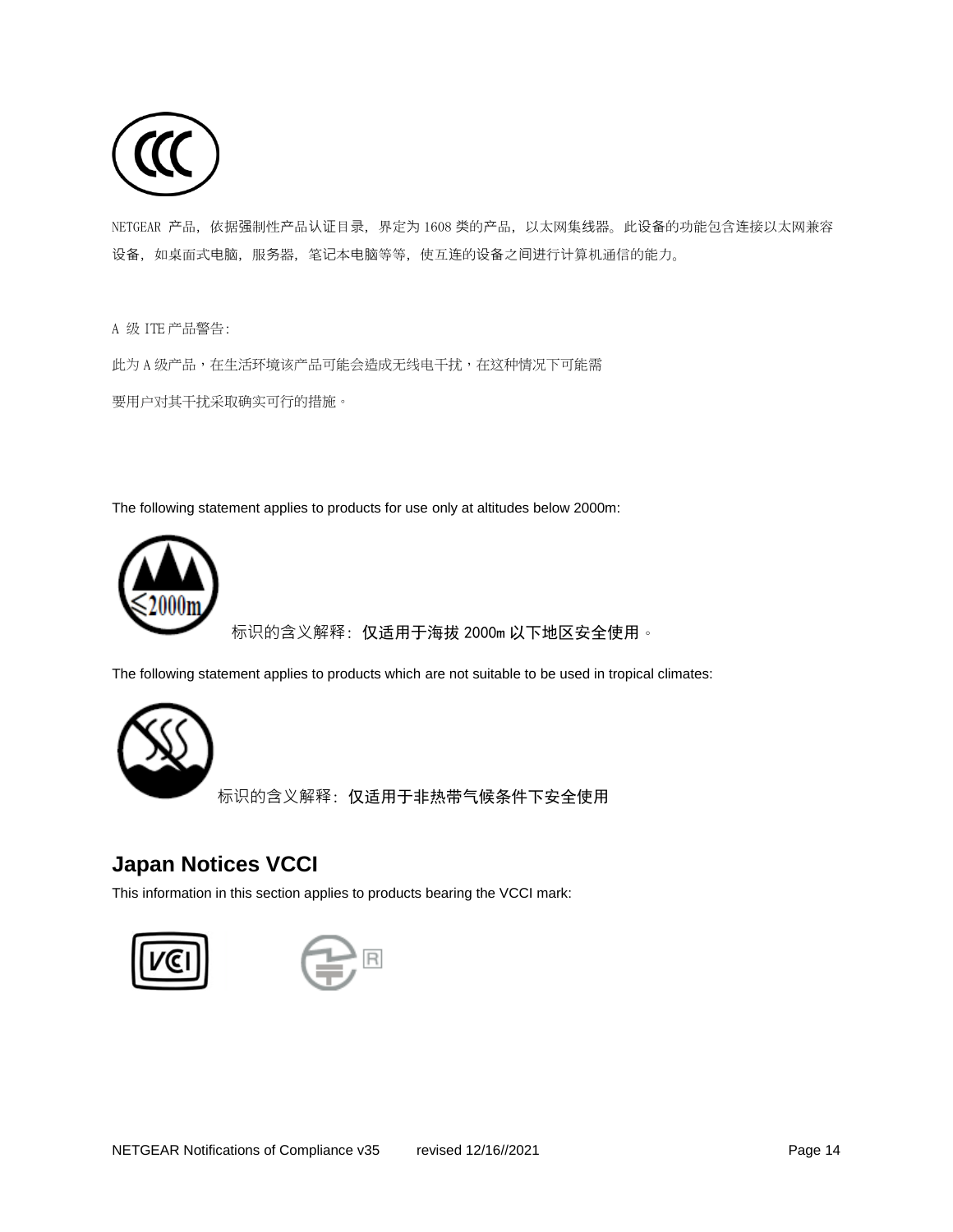## <span id="page-14-0"></span>**Class A ITE**

```
この装置は、クラスA機器です。この装置を住宅環境で使用すると電波妨害
を引き起こすことがあります。この場合には使用者が適切な対策を講ずるよう
要求されることがあります。
                               VCCI - A
```
## <span id="page-14-1"></span>**Class B ITE**

```
この装置は、クラスB機器です。この装置は、住宅環境で使用することを目的
としていますが、この装置がラジオやテレビジョン受信機に近接して使用され
ると、受信障害を引き起こすことがあります。
                               VCCI - B取扱説明書に従って正しい取り扱いをして下さい。
```
# <span id="page-14-2"></span>**Japan Telecom Network Notice**

Unless noted otherwise in relevant product user information, NETGEAR products providing WiFI and Ethernet interfaces are not intended to be connected to the public telecom network.

#### <span id="page-14-3"></span>**Japan Wireless Notice**

```
この製品には、認証済みの無線機器を搭載しています。
```
#### <span id="page-14-4"></span>**Restriction of use 5GHz W52 and W53**

電波法の規定により 5GHz 帯 (W52、W53)は屋内使用に限ります。

# <span id="page-14-5"></span>**Germany Notices**

The following warning applies to Powerline products with pass-through sockets:

Nicht hintereinander stecken.

# <span id="page-14-6"></span>**India Telecom Network Notice**

Unless noted otherwise in relevant product user information, NETGEAR products providing WiFI and Ethernet interfaces are not intended to be connected to the public telecom network.

# <span id="page-14-7"></span>**South Korea Notices**

The information in this section applies to products bearing the KCC mark:

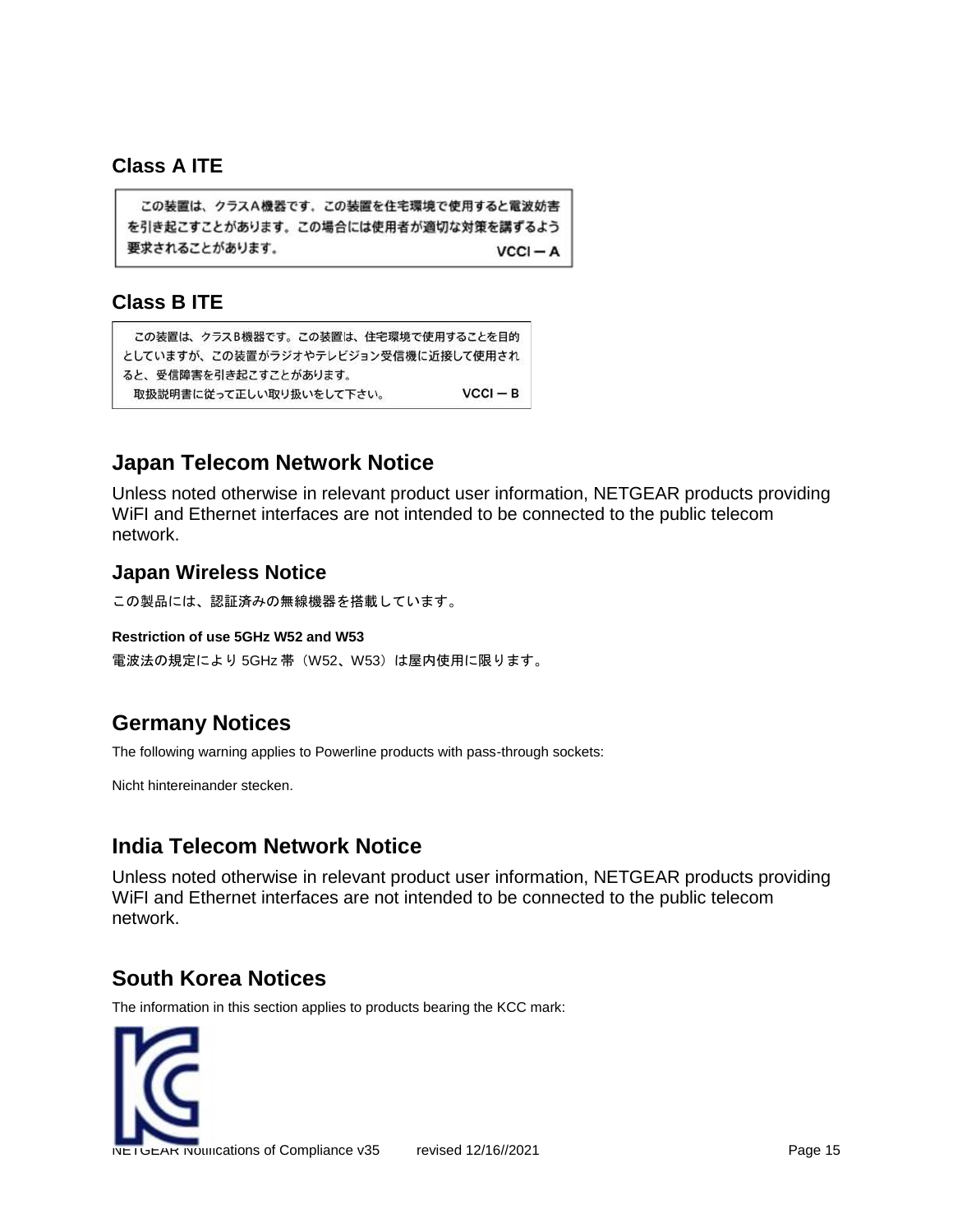알림 : 대한민국으로 배송되는 제품인 경우

| Class A :<br>A 급 기기<br>(업무용 방송통신기자재) | 이 기기는 업무용(A 급) 전자파적합기기로서 판매자 또는 사용자는 이 점을<br>주의하시기 바라며, 가정외의 지역에서 사용하는 것을 목적으로 합니다. |
|--------------------------------------|-------------------------------------------------------------------------------------|
| Class B :<br>B급 기기<br>(가정용 방송통신기자재)  | 이 기기는 가정용(B 급) 전자파적합기기로서 주로 가정에서 사용하는 것을<br>목적으로 하며, 모든 지역에서 사용할 수 있습니다.            |

*For Wireless Equipment with 2,400~2,483.5MHz and/or 5725~5850MHz (The Radio Equipment Rule, Article 98, Item No.)*

해당 무선설비가 전파혼신 가능성이 있으므로 인명안전과 관련된 서비스는 할 수 없음

(This wireless/radio equipment can't be used for services of safety in human life because it has a possibility of radio interference)

## <span id="page-15-0"></span>**Mexico Notices**

This information applies to products bearing an IFETEL certification number IFT:xxxxxxxxxxxxx:

"La operación de este equipo está sujeta a las siguientes dos condiciones: (1) es posible que este equipo o dispositivo no cause interferencia perjudicial y (2) este equipo o dispositivo debe aceptar cualquier interferencia, incluyendo la que pueda causar su operación no deseada."

English Translation for Reference: The operation of this equipment is subject to the follow-

ing two conditions: (1) it is possible that this equipment or device may not cause harmful interference, and (2) this equipment or device must accept any interference, including interference that may cause undesired operation.

## <span id="page-15-1"></span>**Russia Notices**

NETGEAR products which ship to the Eurasian Customs Union are assessed against the relevant requirements and are labeled with the EAC mark as shown below:

Продукты NETGEAR, которые поставляются в Евразийский таможенный союз, оцениваются с учетом соответствующих требований и помечены знаком EAC, как показано ниже:



The following warning applies to 5GHz wireless products for use outdoors in Russia: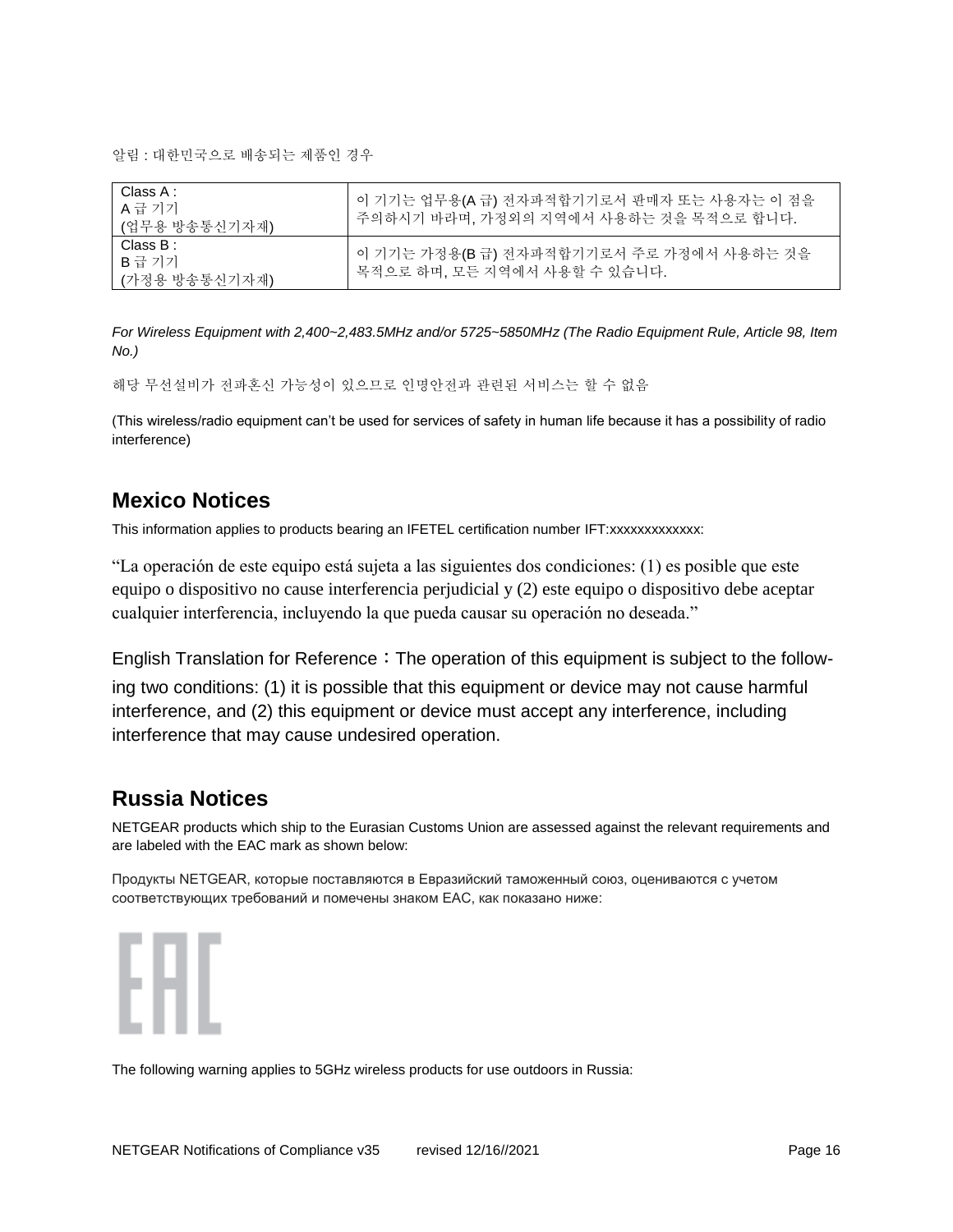Внимание: перед использованием точки доступа вне помещений убедитесь, что радиомодуль, работающий в диапазоне 5 ГГц, отключен!

Использование диапазона 5 ГГц вне закрытых помещений допускается только при наличии разрешения государственных органов, осуществляющих надзор в сфере использования радиочастот.

Получите разрешение на использование частот в диапазоне 5 ГГц, а также при необходимости другие документы в соответствии с действующим законодательством, перед установкой точки доступа вне помещений..

# <span id="page-16-0"></span>**Taiwan BSMI** 注意事項

The following statement applies to Class A products:

甲類資訊設備警語:

警告使用者 : 甲類資訊技術設備 , 於居住環境中使用 , 可能會造成射頻擾動 , 在此種情況 下 , 使用者會被要求採取某些適當的對策。

# <span id="page-16-1"></span>**Taiwan NCC** 注意事項

The information in this section applies to products bearing the Taiwan National Communications Commission mark:



使用與操作無線射頻產品時,請注意下列事項。

取得審驗證明之低功率射頻器材,非經核准,公司、商號或使用者均不得擅自變更頻率、加大功率或變更 原設計之特性及功能。低功率射頻器材之使用不得影響飛航安全及干擾合法通信;經發現有干擾現象時, 應立即停用,並改善至無干擾時方得繼續使用。前述合法通信,指依電信管理法規定作業之無線電通信。 低功率射頻器材須忍受合法通信或工業、科學及醫療用電波輻射性電機設備之干擾。

使用 5.25 GHz~5.35 GHz 與 5.470 GHz~5.725 GHz 頻段之設備應具備動態頻率選擇雷達偵測功能並啟動之。 應避免影響附近電達系統之操作。

無線資訊傳輸設備忍受合法通信之干擾日不得干擾合法通信;如造成干擾,應立即停用,俟無干擾之虞, 始得繼續使用。

無線資訊傳設備的製造廠商應確保頻率穩定性,如依製造廠商使用手冊上所述正常操作,發射的信號應維 持於操作頻帶中。

對任何可能造成違反管理辦法規定之調整予以警告,或建議由具有發射機維修專長之技術人員執行或由其 直接監督及負責。

對任何可能造成違反管理辦法之零件(晶體、半導體等)置換之警告。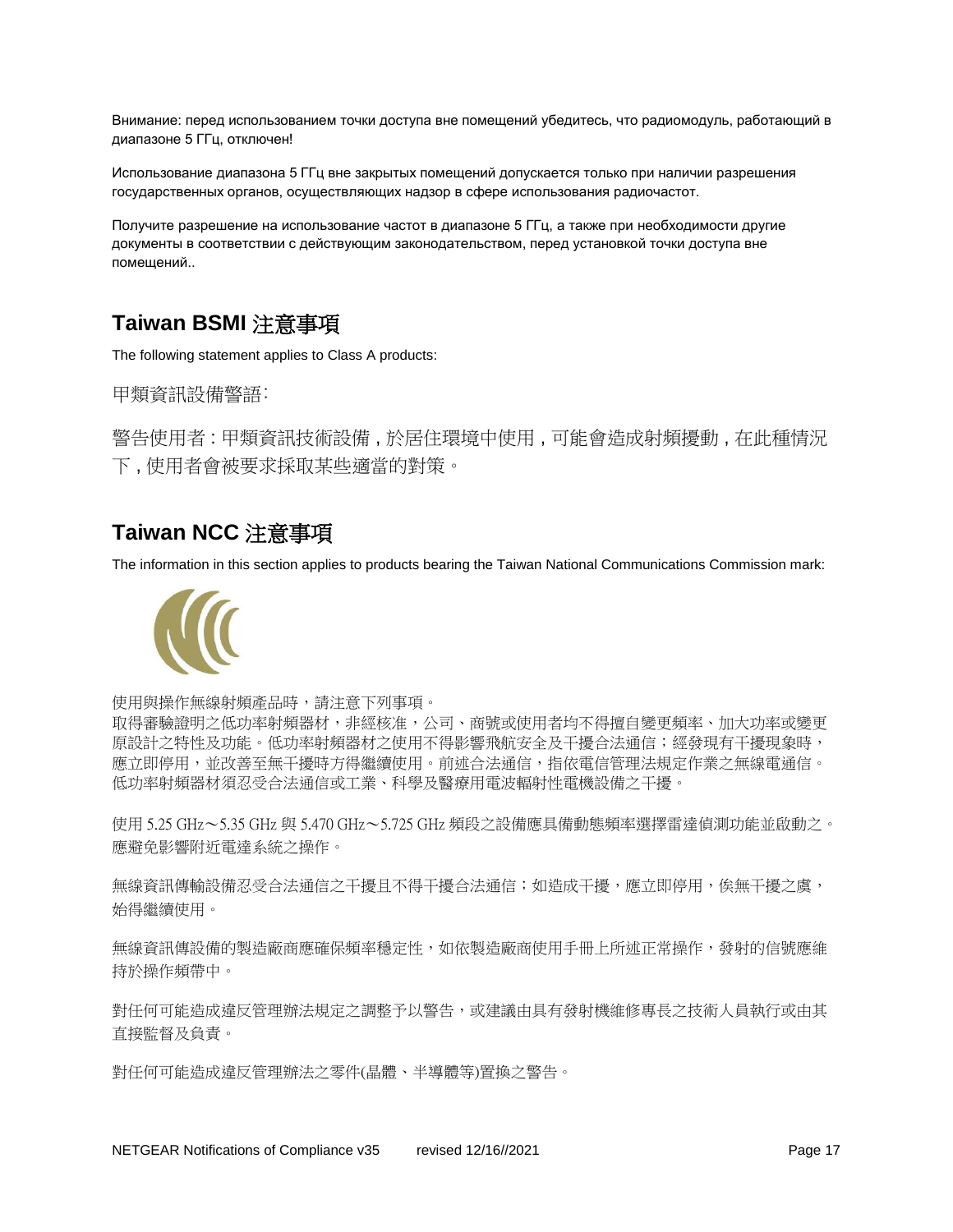電磁波暴露量(MPE) 說明:

電磁波暴露量(MPE) 標準值 1 mW/cm²。使用產品時,產品距離人體,應大於表 2 中的建議值。

[https://www.downloads.netgear.com/files/netgear/pdfs/MPE\\_SAR\\_EN.pdf](https://www.downloads.netgear.com/files/netgear/pdfs/MPE_SAR_EN.pdf)

# <span id="page-17-0"></span>**Thailand Notice**

The information in this section applies to products approved by the Thailand National Communications Commission:

้เครื่องโทรคมนาคมและอุปกรณ์นี้ มีความสอดคล้องตามข้อกำหนดของ กทช.

# <span id="page-17-1"></span>**LITHIUM ION AND LITHIUM METAL BATTERY PACKAGING LABEL REQUIREMENTS**

Due to concerns about products shipping with Li-Ion and Li-Metal batteries, the UN developed guidelines regarding the proper testing, packaging, and labeling of these devices.

#### <span id="page-17-2"></span>**Li-Ion and Li-Metal Batteries**

Li-Ion batteries are generally rechargeable, while Li-Metal batteries are generally non-rechargeable. Both types of batteries have the potential to create a fire hazard if damaged or improperly packaged.

#### <span id="page-17-3"></span>**Labeling Requirements for Li-Ion and Li-Metal Batteries**

The required labels must be present on the pallets and master carton accompanied by a document such as an airway bill or other documents that indicates the following (Lithium Battery Guidance Document 2014):

- The package contains lithium ion cells or batteries;
- The package must be handled with care and that a flammability hazard exists if the package is damaged
- Special procedures that should be followed in case the package is damaged
- Contact information

To conform to IATA's Dangerous Good Regulations, different labels apply to different Watt-hour for Li-Ion and different mass for Li-metal. The calculation for Watt-hours is:

Nominal Voltage x Nominal Capacity (Ah) = Watt-hours

The volts and ampere can be found in the batteries data sheet.

Please see Table below for which proper label to use.

| Required Labels for Battery Transportation (UN Manual of Tests and Criteria Part III Subsection 38.3) |                             |                 |                                       |  |  |
|-------------------------------------------------------------------------------------------------------|-----------------------------|-----------------|---------------------------------------|--|--|
| Li-Ion Battery Label Requirements                                                                     |                             |                 |                                       |  |  |
| <b>Shipment of Battery</b>                                                                            | Wh (Watt-hour)              | Labels          | <b>Limit Battery Weight / Package</b> |  |  |
| Contained in Equipment<br>(installed in the equipment)                                                | Equal to or Less than 100Wh | Figure 12 or 13 | $PAX = 5$ kg<br>$CAO = 5kg$           |  |  |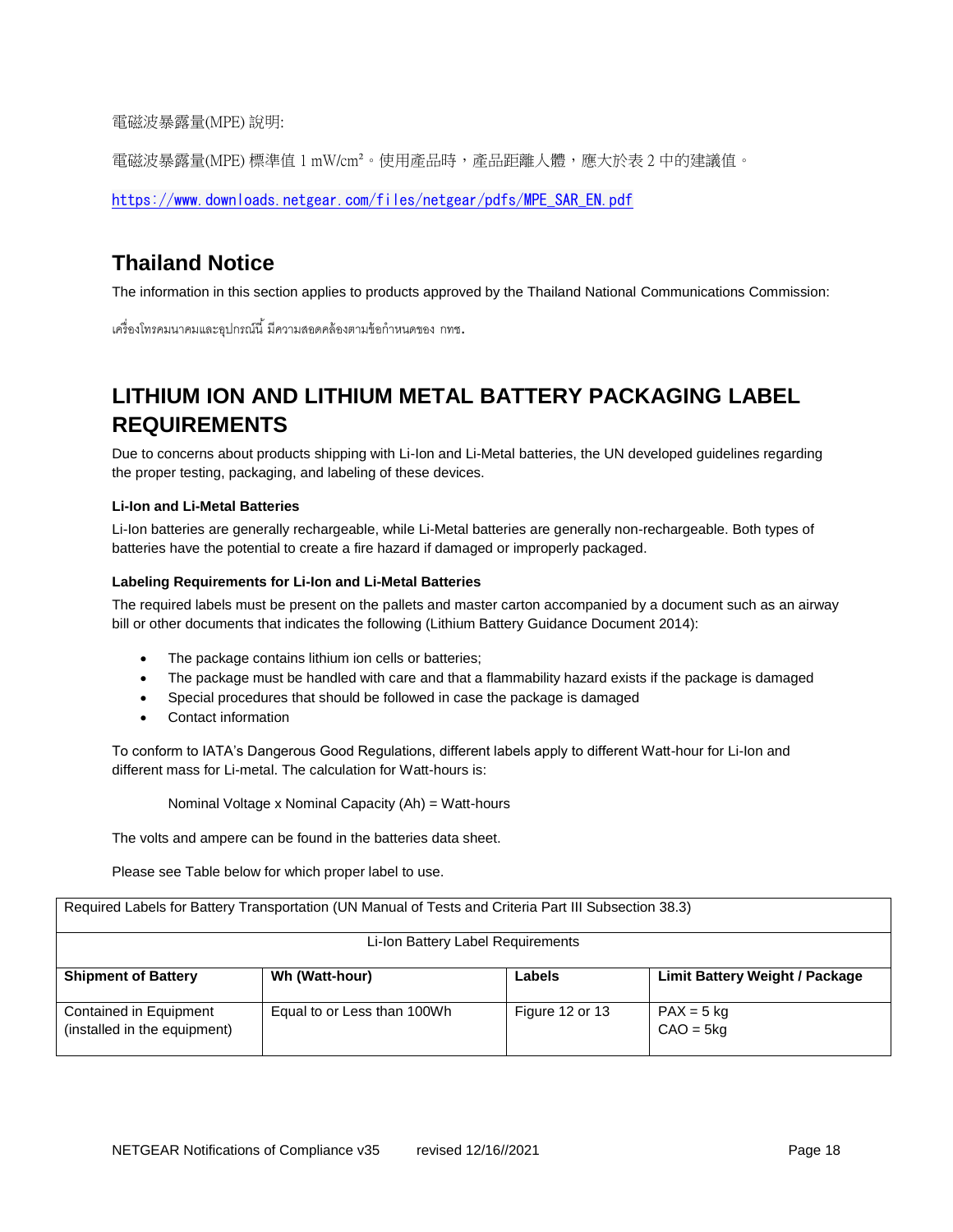| Alone                                                                       | Equal to or Less than 100Wh                    | Figure 12 or 13 | Equal to or less than 2.7 Wh=2.5 kg<br><b>OR</b>                      |
|-----------------------------------------------------------------------------|------------------------------------------------|-----------------|-----------------------------------------------------------------------|
|                                                                             |                                                |                 | Greater than 2.7Wh but equal to or<br>less than $100Wh = 2$ batteries |
| Packed separately with the<br>Equipment (not installed in the<br>equipment) | Equal to or Less than 100Wh                    | Figure 12 or 13 | $PAX = 5$ kg<br>$CAO = 5kg$                                           |
|                                                                             | Li-Metal Battery Label Requirements            |                 |                                                                       |
| <b>Shipment of Battery</b>                                                  | <b>Mass of Lithium Metal of the</b><br>battery | Labels          | <b>Limit Battery Weight / Package</b>                                 |
| Contained in Equipment<br>(installed in the equipment)                      | Equal to or Less than 2g                       | Figure 12 or 13 | $PAX = 5$ kg<br>$CAO = 5kg$                                           |
| <b>Shipment of Battery</b>                                                  | <b>Mass of Lithium Metal of the</b><br>battery | Labels          | <b>Limit Battery Weight / Package</b>                                 |
| Alone                                                                       | Equal to or Less than 2g                       | Figure 12 or 13 | Equal to or less than 0.3g=2.5kg<br><b>OR</b>                         |
|                                                                             |                                                |                 | Greater than 0.3g but equal to or<br>less than $2g = 2$ batteries     |
| Packed separately with the<br>Equipment (not installed in the<br>equipment) | Equal to or Less than 2g                       | Figure 12 or 13 | $PAX = 5$ kg<br>$CAO = 5kg$                                           |

If Li-Ion Battery is more than 100Wh and Li-Metal has a Lithium mass of more than 2g, please consult Environmental Compliance Engineer for proper label to be used.

Figure 12: Label content requirement for shipping batteries:



Figure 13: Label content for shipping smaller packages for batteries: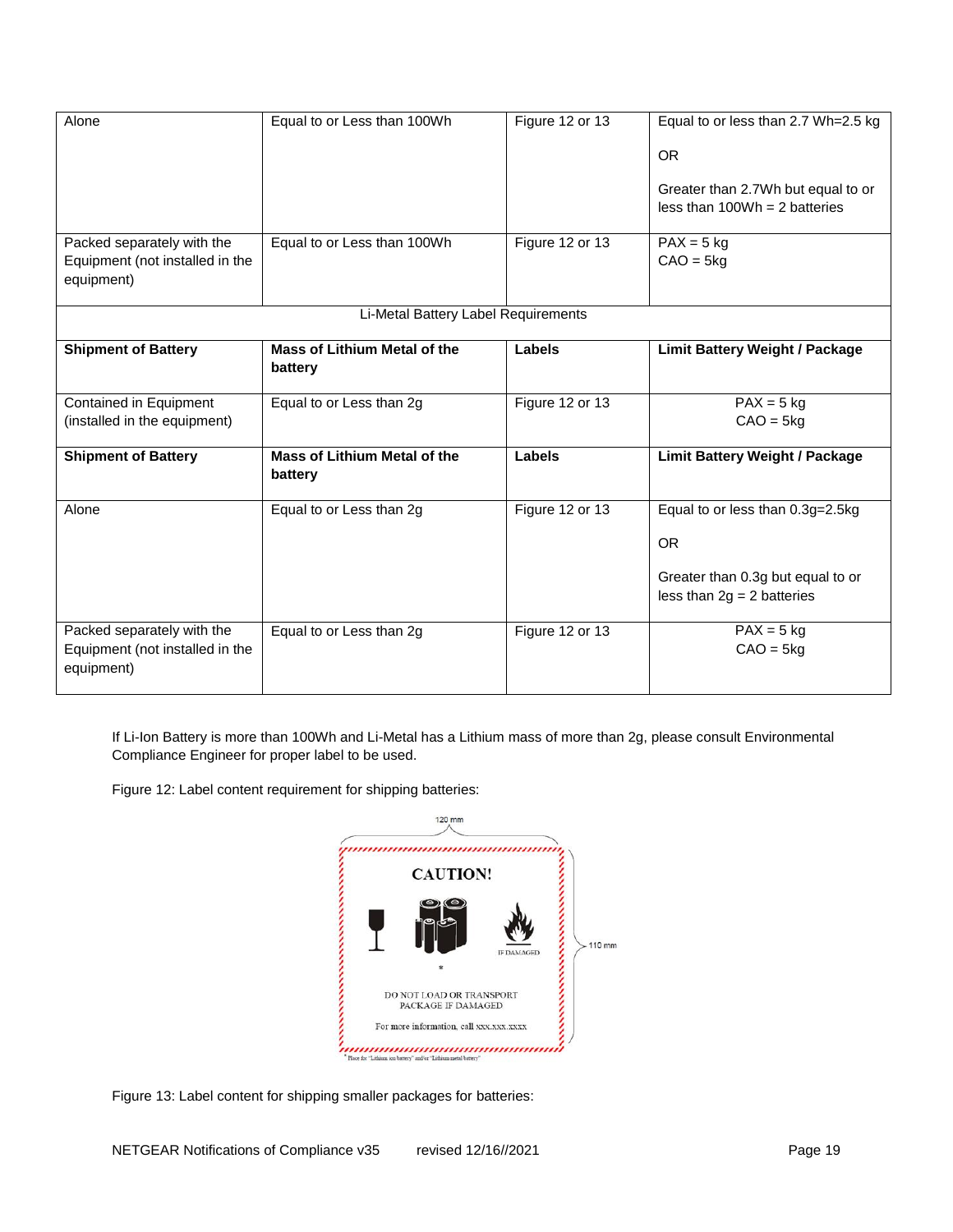

#### <span id="page-19-0"></span>**Exemptions for labeling**

A lithium ion battery handling label is not required when a package contains not more than 2 batteries contained in the equipment. Lithium metal batteries contained in the equipment do not need any lithium battery handling label.

#### <span id="page-19-1"></span>**Product disposable warning**

NETGEAR products must not be disposed of together with domestic waste. NETGEAR products must be disposed of at a location that is authorized to recycle electrical and electronic appliances. By collecting and recycling waste, you help save natural resources and make sure that the product is disposed of in an environmentally friendly and healthy way.

# <span id="page-19-2"></span>**Powerline Device and Pass-Through Socket Safety and EMC Information**

Follow these safety guidelines to ensure your own personal safety and to help protect your system from potential damage:

- For national approvals (approval schemes other than CB), relevant national standards for plug, socketoutlet, and direct plug-in units (for example, US) shall also be consulted while testing and approving such products according to the national standards.
- Check the electrical current for any device plugged into the filtered AC socket. Do not exceed home and product outlet ratings and electrical requirements.
- The socket-outlet shall be installed near the equipment and be easily accessible
- Only power cords are allowed to be inserted into the filtered AC socket; no other equipment with a direct plug-in is allowed. The product shall not be located over 1m height from the support surface and power cord needs to be a minimum of 1m long and a maximum of 1.5mm² of cross-sectional area.
- Do not plug devices into the Powerline Pass Thru Adapter filtered AC outlet that exceed the product ratings. The output voltage of the filtered AC outlet is the same as the power outlet that the Powerline Pass Thru Adapter is plugged into. To help avoid damaging your system, be sure that the attached devices are electrically rated to operate with the power available in your location.
- If the input AC voltage is less than 100 Vac, the device plugged into the filtered AC socket of the Powerline Pass Thru Adapter might not perform as well as expected.
- DO NOT PLUG MAJOR HOME APPLIANCES into the filtered AC socket or into an attached power strip. The device is not intended to be used with home appliances such as air conditioners, power tools, space heaters, fans hair dryers, ovens, or refrigerators.
- Observe extension cable and power strip ratings. Make sure that the total ampere rating of all products plugged into the extension cable or power strip does not exceed 80 percent of the ampere ratings limit for the extension cable or power strip.
- Actual data throughput will vary. Network conditions and environmental factors, including volume of network traffic, building materials and construction, and network overhead, lower actual data throughput rate.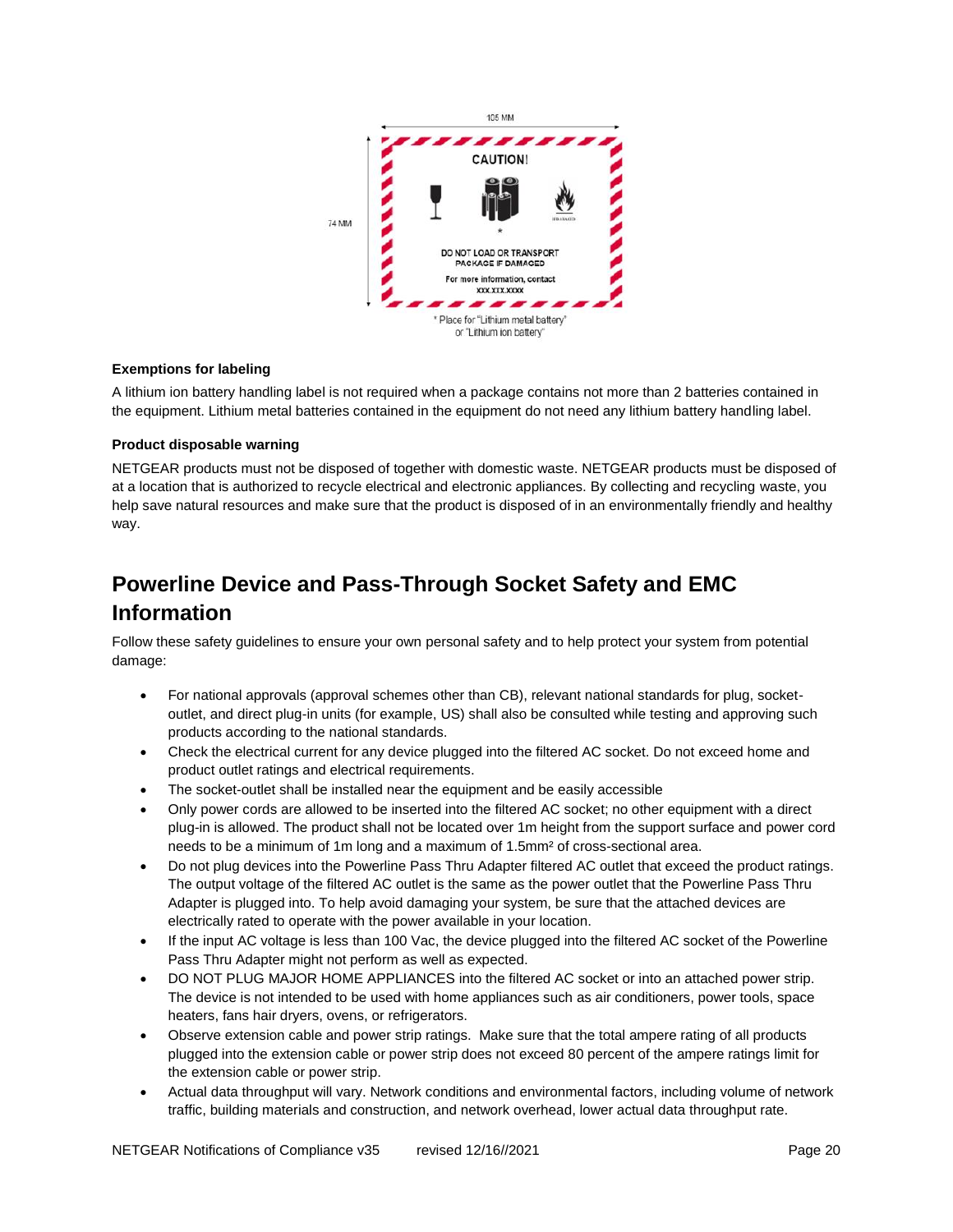NETGEAR Powerline products provide an alternative method to extend the network using existing electrical wiring. In case of interference issues, please follow these guidelines:

- Plug Powerline adapters into outlets away from cell phone chargers and cordless telephone base stations
- Ensure Powerline adapters are located away from equipment with a motor (e.g. fan, vacuum cleaner, etc.)
- Ensure Powerline adapters are located away from audio devices such as radio receivers

#### <span id="page-20-0"></span>**General Guidance Notes**

- Use the product only with approved equipment.
- Allow the products to cool before removing covers or touching internal components.
- To help avoid damaging your system, be sure that the voltage selection switch (if provided) on the power supply is set o match the power available at your location:
	- o 110 volts (V), 60 hertz (Hz) in most of North and South America and some Far Eastern countries such as south Korea and Taiwan
	- o 100, 50 Hz in eastern Japan and 100, 60Hz in western Japan
	- o 230v, 50Hz in most of Europe, the Middle East, and the Far East
- To help protect your system from sudden, transient increases and decreases in electrical power, use a surge suppressor, line conditioner, or uninterruptible power supply (UPS).
- The peripheral power cables are equipped with three-prong plugs to help ensure proper grounding. Do not use adapter plugs or remove the grounding prong from a cable.
- Opening or removing covers that are marked with the triangular symbol with a lightning bolt can expose you to electrical shock. Only a trained service technician should service components inside these compartments.
- Do not service any product except as explained in your system documentation.

# <span id="page-20-1"></span>**Rack Mount Safety Instructions**

This information applies to the installation of NETGEAR rack mount products

- **Ambient operating temperature**. If the switch is installed in a closed or multiunit rack assembly, the ambient operating temperature of the rack environment might be greater than the ambient temperature of the room. Therefore, consider installing the equipment in an environment compatible with the maximum rated ambient temperature.
- **Reduced airflow**. Mount the equipment into a rack so that the amount of airflow required for safe operation is not compromised.
- **Mechanical loading**. Mount the equipment into a rack so that a hazardous condition does not arise due to uneven mechanical loading.
- **Circuit overloading**. Consider the equipment's connection to the power supply circuitry and the effect that any possible overloading of circuits might have on overcurrent protection and power supply wiring. Consider equipment nameplate ratings when addressing this concern.
- **Reliable grounding**. This product requires reliable grounding to be maintained at all times. To ensure this, ground the rack itself. Pay particular attention to power supply connections other than the direct connections to the branch circuit (for example, the use of power strips).
- **Clearance**. Leave enough clearance in front of the rack (about 25 inches) to enable you to open the front door completely and in the back of the rack (about 30 inches) to allow for sufficient airflow and ease in servicing.

NETGEAR, Inc., 350 E. Plumeria Avenue, San Jose, CA 95134 USA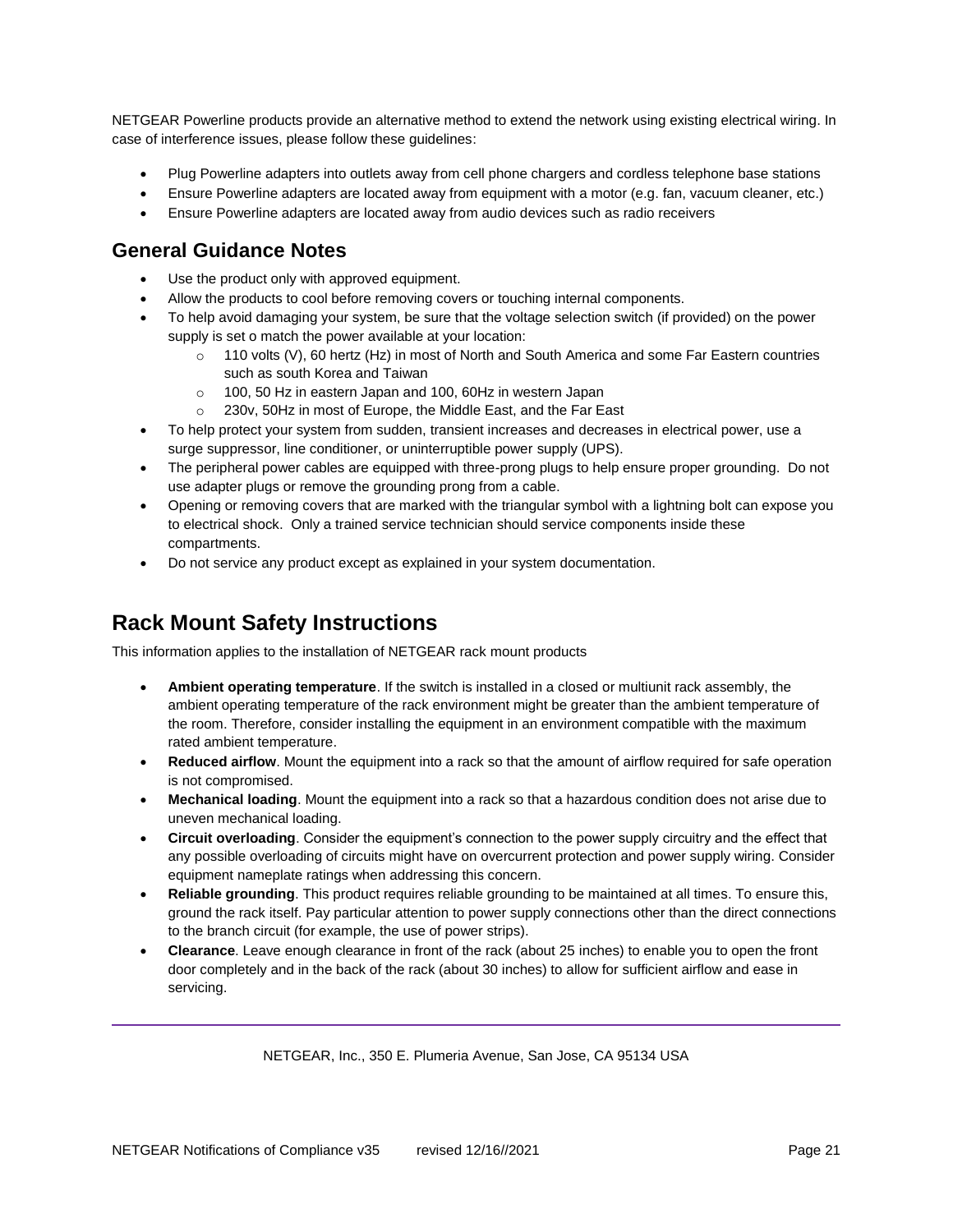# <span id="page-21-0"></span>**Statements relating to products sold under the Arlo Brand**

### <span id="page-21-1"></span>**Prevention of hearing loss**

The following statement applies to the ABD1000:

-CAUTION: Permanent hearing loss may occur if earphones or headphones are used at high volume for prolonged periods of time. This device and earphone have been tested to comply with the Sound Pressure Level requirement laid down in the applicable EN 50332-1 and/or EN 50332-2 standards.

The following statement applies to these products:

- •Product type: LTE Camera
- •Model number: VML4030
- •ISED ID: 4054A-16200352
- •Contains ISED ID: 2878D-T77W595

The following antenna table applies to VMB3000 product:

|      |                                              | Brand | Serial No.                | <b>Type</b> | Connector    | Gain (dBi) |      |      |      |      |
|------|----------------------------------------------|-------|---------------------------|-------------|--------------|------------|------|------|------|------|
| Ant. | 2412 MHz 2422 MHz 2437 MHz 2452 MHz 2462 MHz |       |                           |             |              |            |      |      |      |      |
|      |                                              |       | NETGEAR   STAR-006-A-0001 | <b>PCB</b>  | I-PEX        | 3.26       | 3.24 | 3.08 | 2.89 | 2.77 |
|      |                                              |       | NETGEAR   STAR-006-A-0001 | <b>PCB</b>  | <b>I-PEX</b> | 3.11       | 2.96 | 2.73 | 2.56 | 2.54 |

The following statement applies to this product:

#### •VMC3040S

This ITE is to be connected only to PoE networks without routing to the outside plant

The following statement applies to products where the FCC compliance statement cannot be included on the label:

- •ABB1000
- •AL1101
- •VMA4400Cv2

The following statement applies to these products:

- •HMNC100
- •VMB3000
- •VMC3010

The device and its antenna(s) must not be co-located or operating in conjunction with any other antenna or transmitter except in accordance with FCC multi-transmitter product procedures.

The following products comply with FCC radiation exposure limits set forth for an uncontrolled environment when installed and operated with a minimum distance between the radiator and your body as stated in the table below:

*Products and Minimum Distance Between Device and Body*

| Products | Minimum distance between    |
|----------|-----------------------------|
|          | device and person or animal |